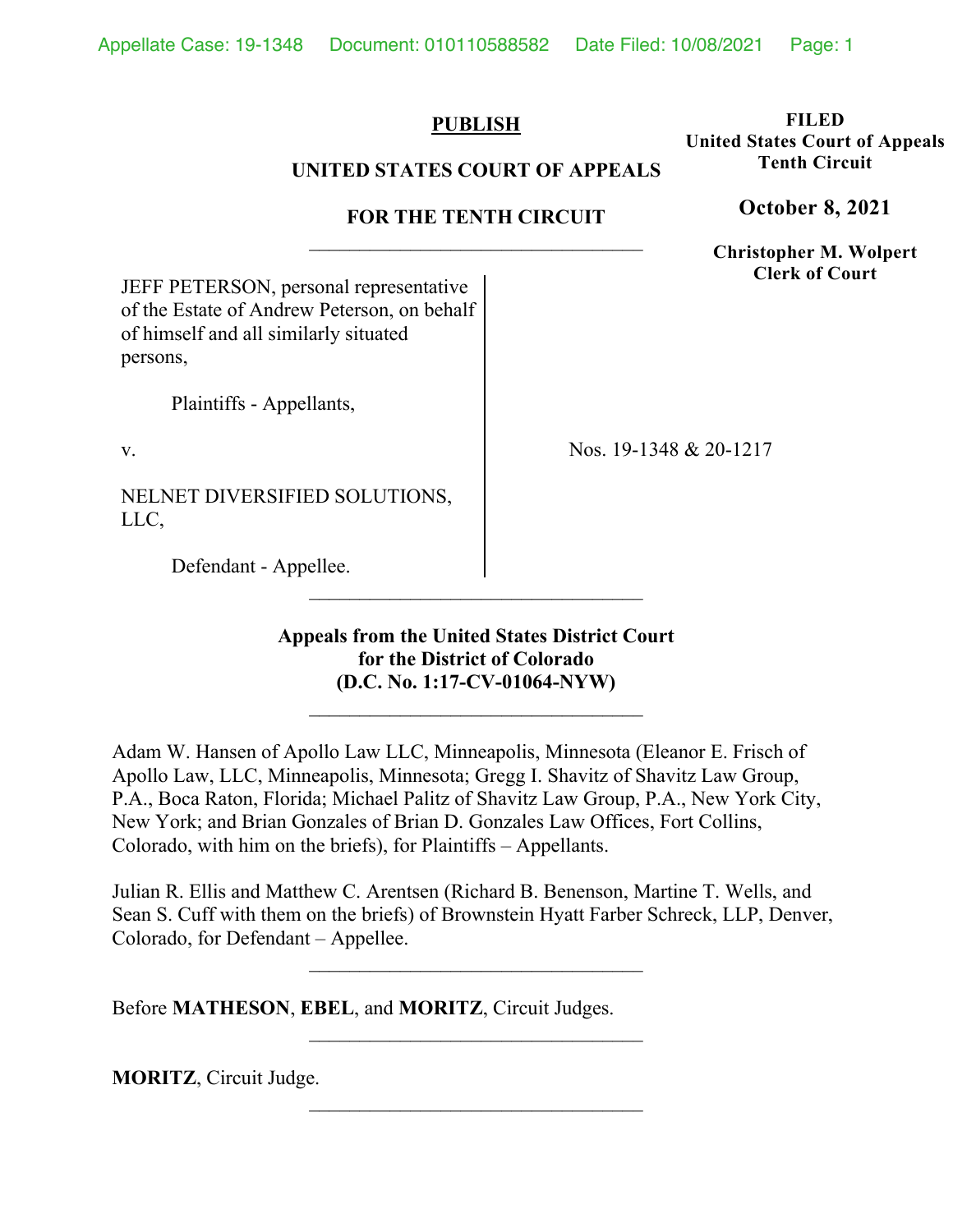Over 300 call-center representatives (CCRs) who work or worked at call centers operated by Nelnet Diversified Solutions, LLC (Nelnet) allege that Nelnet fails to pay them for time devoted to booting up their work computers and launching certain software before they clock in. The district court concluded that these activities are integral and indispensable to the CCRs' principal activities of servicing student loans by communicating and interacting with borrowers over the phone and by email and therefore constitute compensable work under the Fair Labor Standards Act (FLSA) of 1938, 29 U.S.C. §§ 201–19. But it nevertheless denied the CCRs' claim, finding that the de minimis doctrine—which applies a multi-factor balancing test to determine whether an employer must compensate employees for small or insignificant periods of time outside scheduled working hours—applied to excuse Nelnet's obligation to pay the CCRs for this work. After granting summary judgment to Nelnet, the district court awarded costs to Nelnet as the prevailing party.

The CCRs appeal the district court's de minimis ruling (Appeal No. 19-1348), and separately appeal the district court's order awarding prevailing-party costs to Nelnet (Appeal No. 20-1217). We agree with the district court that the CCRs' preshift activities are compensable work under the FLSA. But our application of the three-factor de minimis doctrine leads us to a different result. We conclude that although the CCRs' individual and total aggregate claims are relatively small, Nelnet fails to establish the practical administrative difficulty of estimating the time at issue, which occurs with exceeding regularity. Therefore, in Appeal No. 19-1348, we reverse the district court's order awarding summary judgment to Nelnet. And because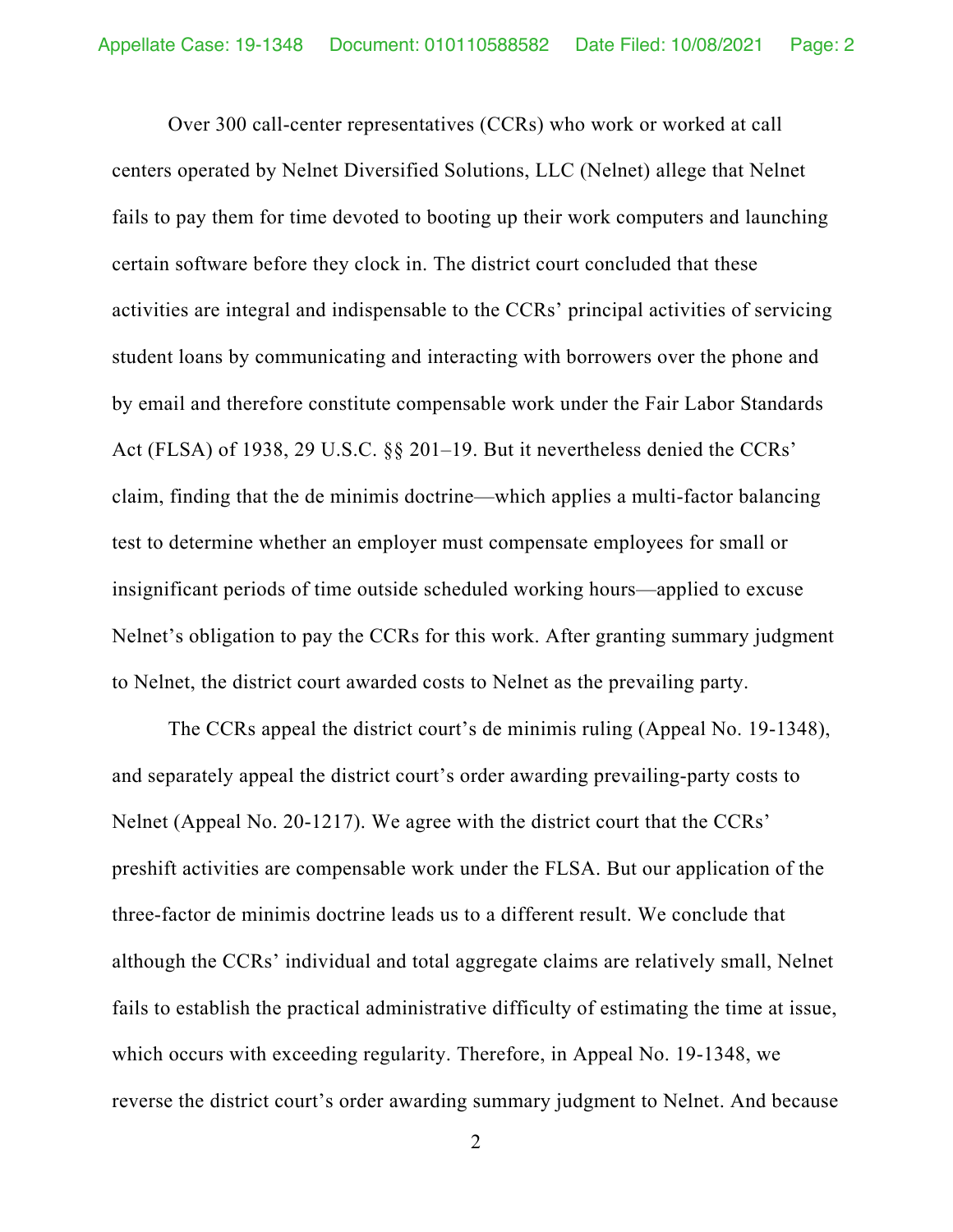we reverse on the merits, Nelnet is no longer the prevailing party. Accordingly, in Appeal No. 20-1217, we reverse the district court's order awarding costs to Nelnet and dismiss the CCRs' costs appeal as moot.

#### **Background**

Nelnet is a student-loan company that operates several call centers—located in Lincoln, Nebraska; Omaha, Nebraska; and Aurora, Colorado—where its employees "service student loans and interact with debtors over the phone and through email."1 App. vol. 2, 494.<sup>2</sup> This case involves Nelnet employees with the job titles of Flex Advisor, Collector, or Advisor I, all of whom are essentially CCRs. Nelnet pays the CCRs "once they clock into the timekeeping system at their individual workstations." *Id.*

But the CCRs must perform several preshift tasks before they can clock in. Specifically, a CCR must first wake up his or her work computer. The CCR next inserts his or her security badge into the computer and enters his or her credentials. The computer then automatically launches the specialized software program Citrix, which in turn "loads the CCR's personal desktop[] and Nelnet's Intranet[,] which contains a link to the timekeeping system." *Id.* at 495. "Once the Intranet has loaded, an employee has access to the timekeeping system and may, and nearly always does, clock into the system and begin receiving payment." *Id.* The district court found that

<sup>&</sup>lt;sup>1</sup> We take these facts—which are undisputed except where noted in our analysis below—from the district court's summary-judgment order.

<sup>&</sup>lt;sup>2</sup> Our citations to the parties' briefs and appendices refer to the briefing and appendices filed in Appeal No. 19-1348.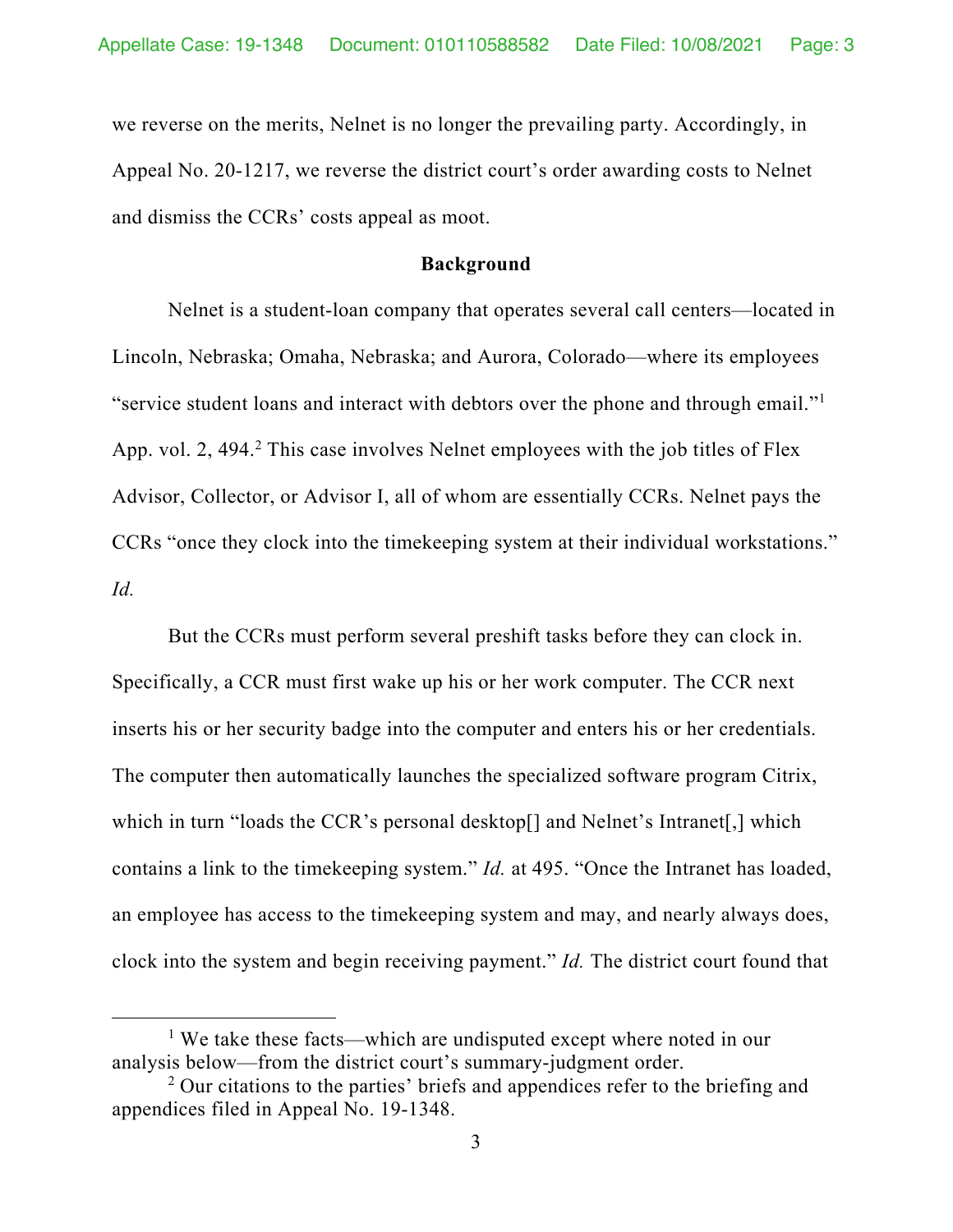the median amount of time that the CCRs devote to these preshift activities, which varies between the three call-center locations, is approximately two minutes per shift.

Andrew Peterson<sup>3</sup> filed this collective action—to which over 350 individuals opted in—seeking payment from Nelnet for the time he and other CCRs devoted to booting up their computers and launching software, arguing that such activities were compensable work for which Nelnet failed to pay them, in violation of the FLSA. The parties filed cross-motions for summary judgment on whether the preshift activities were compensable work and, if so, whether the time the CCRs devoted to these activities was de minimis such that Nelnet need not compensate them for it.

The district court (a magistrate judge presiding by consent of the parties) resolved the first issue in favor of the CCRs, finding that the preshift activities were compensable. But it concluded that the time at issue was de minimis and therefore granted summary judgment to Nelnet.<sup>4</sup> The CCRs appealed, arguing in Appeal No. 19-1348 that the time at issue is both compensable and not de minimis.

Nelnet then sought to recover certain of its costs as the prevailing party under Federal Rule of Civil Procedure 54(d). The district court awarded Nelnet approximately \$58,000, including over \$33,000 in e-discovery costs related to exemplification and making copies. It entered the award jointly and severally against

<sup>&</sup>lt;sup>3</sup> Andrew Peterson has since died, and we allowed his estate, through personal representative Jeff Peterson, to substitute for him.

<sup>&</sup>lt;sup>4</sup> The district court further declined to exercise supplemental jurisdiction over "Peterson's individual state[-]law claim under the Colorado Wage Claim Act." App. vol. 2, 519. That ruling and claim are not before us in either appeal.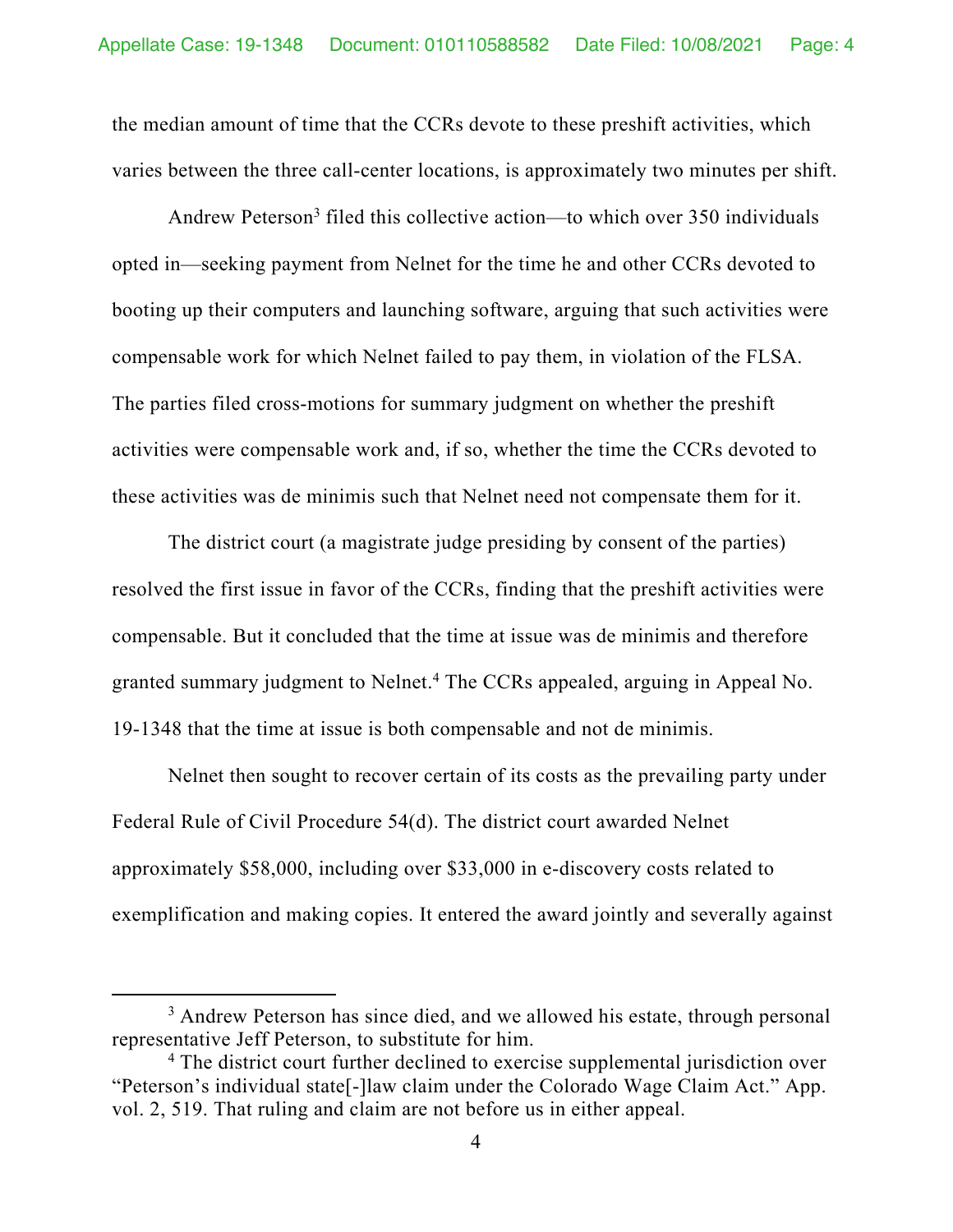Peterson and the opt-in plaintiffs and denied their subsequent motion for reconsideration. The CCRs appealed, arguing in Appeal No. 20-1217 that—assuming Nelnet was entitled to summary judgment and therefore prevailed on the merits—the district court erred in awarding the e-discovery costs and entering the award jointly and severally.<sup>5</sup>

#### **Analysis**

The CCRs argue that the preshift activities are compensable and not de minimis, and Nelnet argues to the contrary. In considering these issues, "[w]e review the district court's summary[-]judgment decision de novo, applying the same standards as the district court." *Punt v. Kelly Servs.*, 862 F.3d 1040, 1046 (10th Cir. 2017). Under such standards, summary judgment is appropriate "if the movant shows that there is no genuine dispute as to any material fact and the movant is entitled to judgment as a matter of law." Fed. R. Civ. P. 56(a).

### **I. Compensability**

Nelnet urges us to affirm the judgment in its favor on the alternative basis that—contrary to the district court's conclusion—the time the CCRs devote to booting up their computers and launching software is not compensable under the

<sup>&</sup>lt;sup>5</sup> The district court's costs order noted a potential clerical error in its underlying summary-judgment order, which referred only to Peterson when it should have also referred to all the opt-in plaintiffs. After oral argument, we directed a limited remand to the district court for the purpose of correcting this error. *See* Fed. R. Civ. P. 60(a). The district court then filed its corrected summary-judgment order with this court.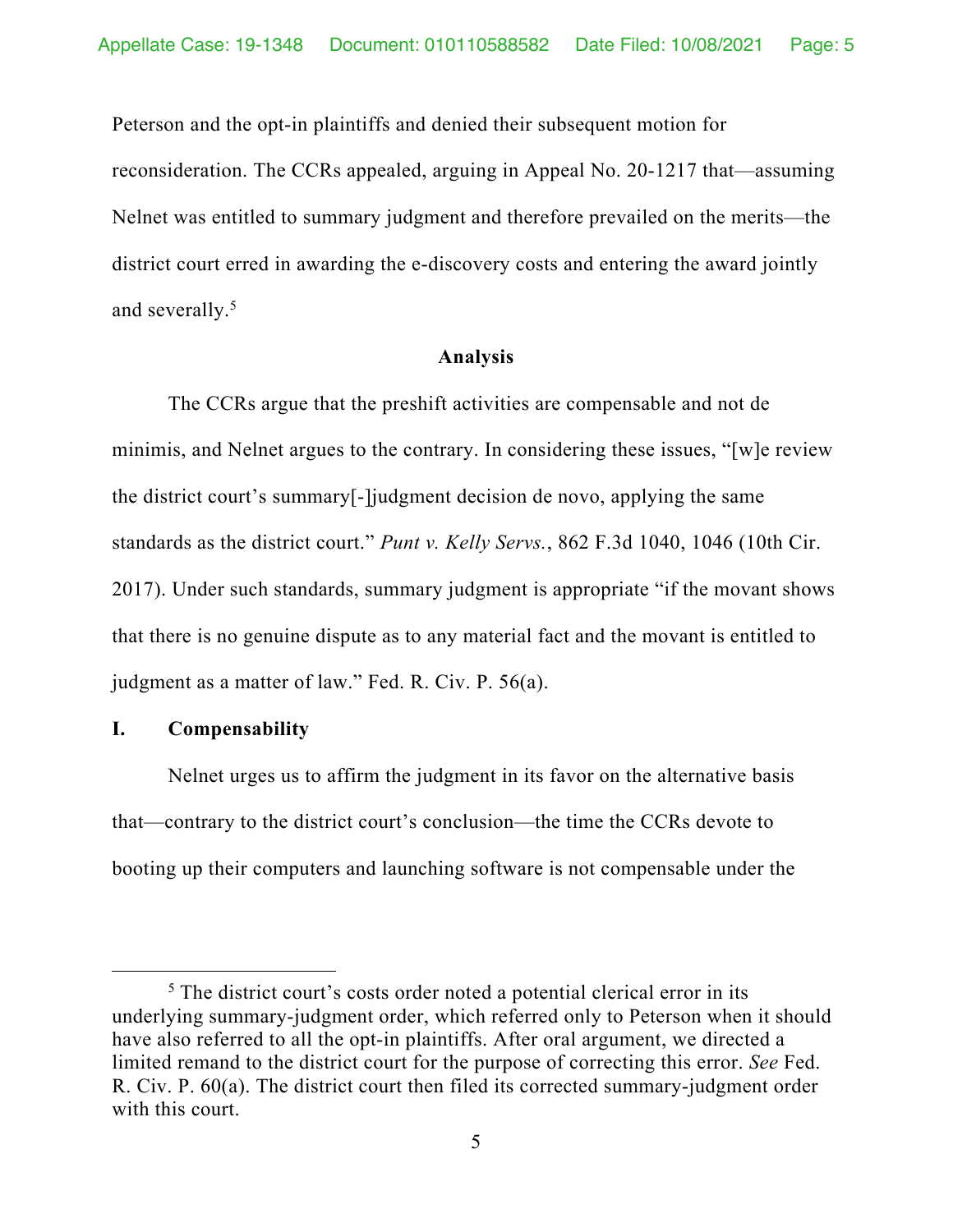FLSA.<sup>6</sup> "The FLSA requires an employer to pay employees for their work, but it does not define what kinds of activities qualify as compensable work." *Aguilar v. Mgmt. & Training Corp.*, 948 F.3d 1270, 1276 (10th Cir. 2020). Faced with that absence, the Supreme Court initially defined the term "work" broadly, "as 'physical or mental exertion (whether burdensome or not) controlled or required by the employer and pursued necessarily and primarily for the benefit of the employer and his business.'" *Integrity Staffing Sols., Inc. v. Busk*, 574 U.S. 27, 31 (2014) (*Busk*) (quoting *Tenn. Coal, Iron & R. Co. v. Muscoda Loc. No. 123*, 321 U.S. 590, 598 (1944)). Similarly, the Court "defined 'the statutory workweek' to 'includ[e] all time during which an employee is necessarily required to be on the employer's premises, on duty or at a prescribed workplace.'" *Id.* (alteration in original) (quoting *Anderson v. Mt. Clemens Pottery Co.*, 328 U.S. 680, 690–91 (1946)).

But Congress narrowed these broad definitions in the Portal-to-Portal Act of 1947, 29 U.S.C. §§ 251–62. *Aguilar*, 948 F.3d at 1276. The Portal-to-Portal Act excludes from the definition of compensable work any time devoted to "walking, riding, or traveling to and from the actual place of performance of the principal activity or activities which such employee is employed to perform"—in other words, commute time. 29 U.S.C.  $\S$  254(a)(1). And it further excludes preliminary and

<sup>&</sup>lt;sup>6</sup> An "appellee can generally seek affirmance on any ground found in the record"; a cross-appeal is only required "if [appellee] seeks to enlarge its rights and gain 'more than it obtained by the lower-court judgment.'" *Fedor v. United Healthcare, Inc.*, 976 F.3d 1100, 1107 (10th Cir. 2020) (quoting *United States v. Madrid*, 633 F.3d 1222, 1225 (10th Cir. 2011)).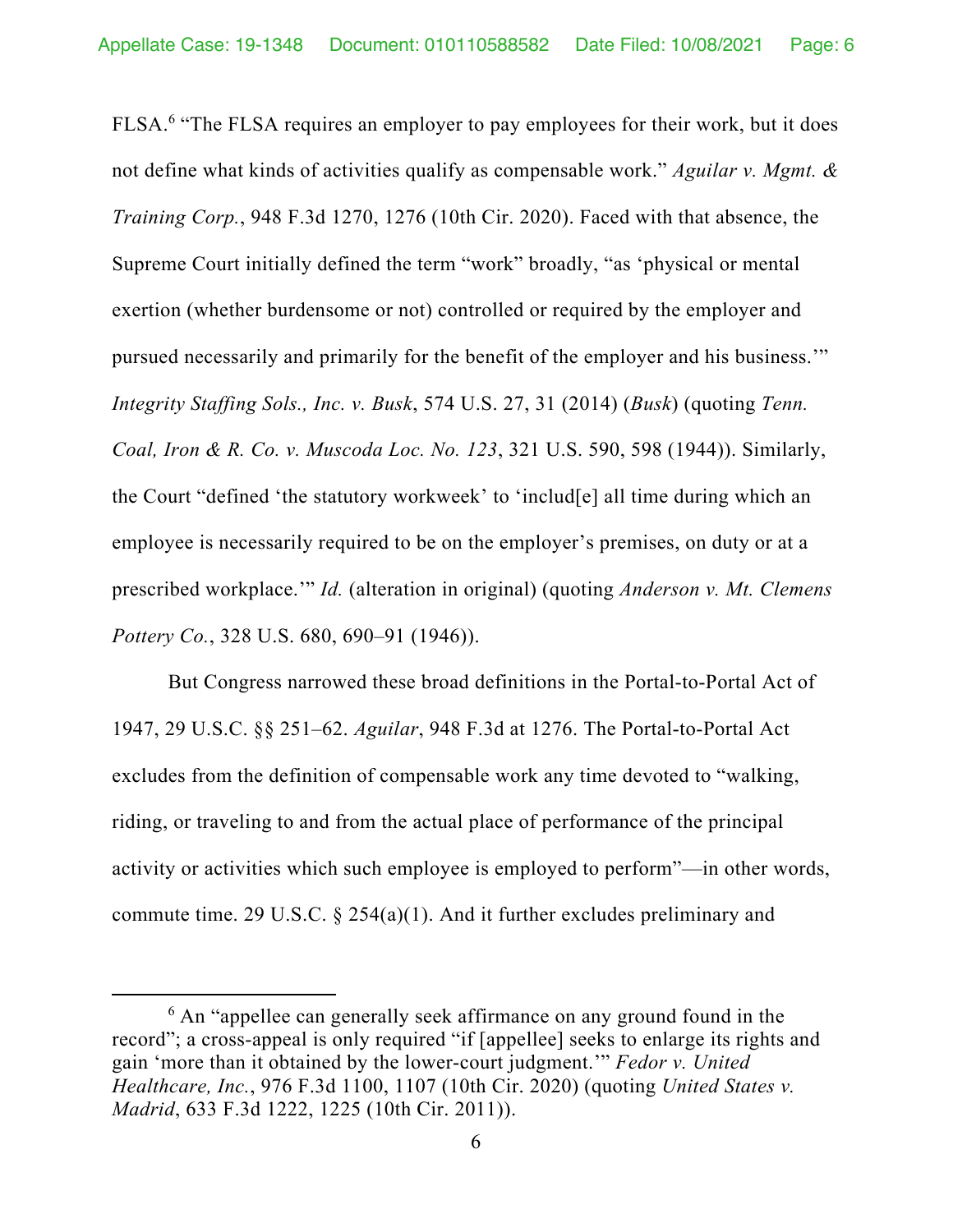postliminary activities from the definition of compensable work, providing "that the time devoted to 'activities which are preliminary to or postliminary to [the employee's] principal activity or activities' is not compensable." *Aguilar*, 948 F.3d at 1276 (alteration in original) (quoting  $\S 254(a)(2)$ ).

These exclusions require identifying an employee's principal activities. *See id.* And an employee's principal activities include both the principal activities themselves and "all activities which are an 'integral and indispensable part of the principal activities.'" *Busk*, 574 U.S. at 33 (quoting *IBP, Inc. v. Alvarez*, 546 U.S. 21, 29–30 (2005) (*Alvarez*)). "[A]n activity is 'integral and indispensable . . . if it is an intrinsic element of those [principal] activities and one with which the employee cannot dispense if [the employee] is to perform his [or her] principal activities.'" *Aguilar*, 948 F.3d at 1276 (alterations and omission in original) (quoting *Busk*, 574 U.S. at 33). Unlike the earlier judicial definitions of the term "work," "the integraland-indispensable inquiry does not turn on whether the employer requires the activity or whether the activity benefits the employer." *Id.* at 1276; *cf. Tenn. Coal*, 321 U.S. at 598 (defining "work or employment" as "physical or mental exertion (whether burdensome or not) *controlled or required by the employer* and *pursued necessarily and primarily for the benefit of the employer*"). "Instead, the question is 'tied to the productive work that the employee is employed to perform.'" *Aguilar*, 948 F.3d at 1277 (emphasis omitted) (quoting *Busk*, 574 U.S. at 36).

Here, the parties agree that the CCRs are employed to perform the principal activity of servicing student loans, which they do by "interact[ing] with debtors over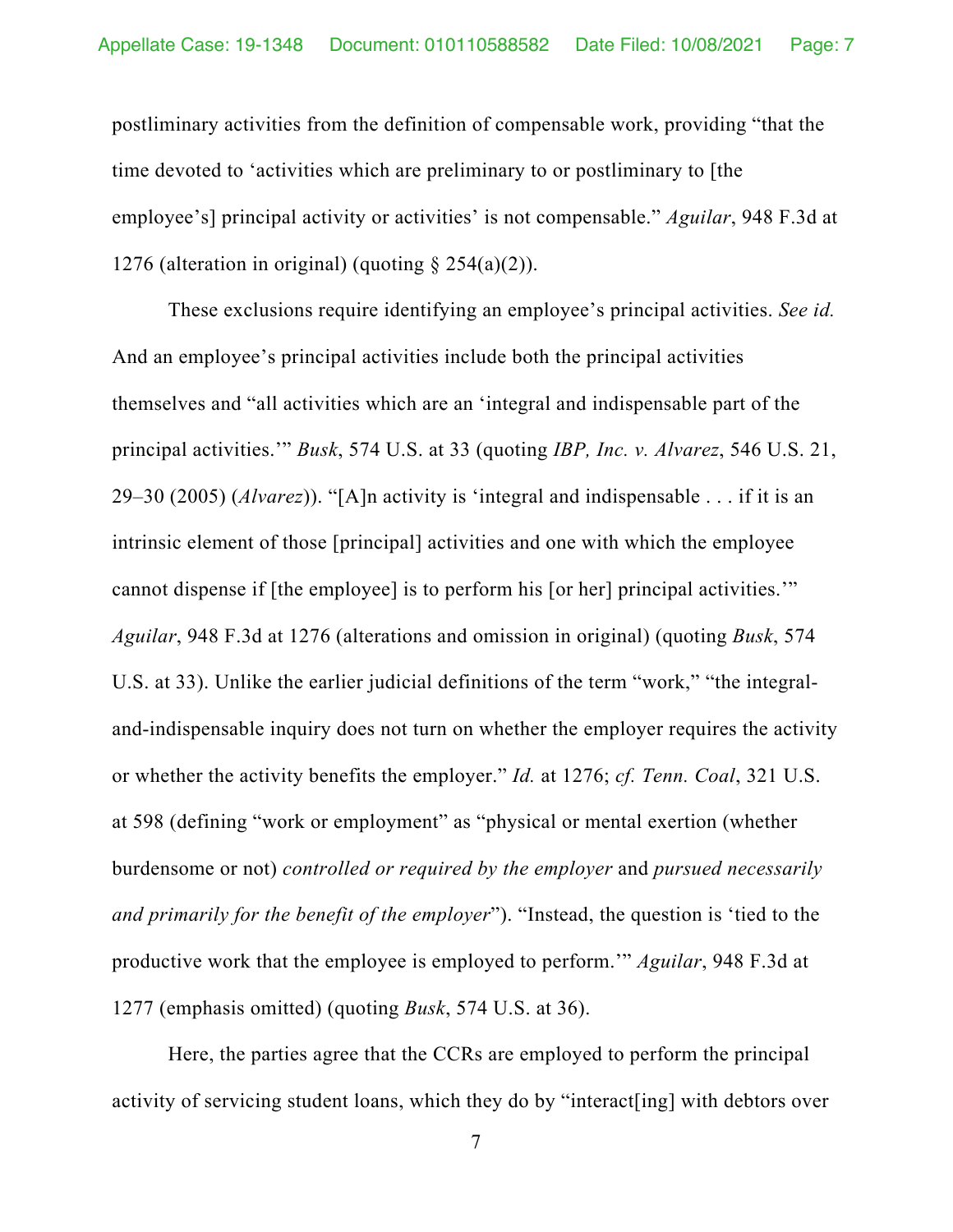the phone and through email." App. vol. 2, 505. Thus, as should be obvious, the preshift activities of booting up a computer and launching software are not the work that Nelnet employs the CCRs to perform. *See Busk*, 574 U.S. at 35 (noting that employer "did not employ its workers to undergo security screenings, but to retrieve products from warehouse shelves and package those products for shipment"). At issue, though, is whether the CCRs' preshift activities are integral and indispensable to their principal duties such that the preshift activities are compensable under the FLSA and not excluded under the preliminary-activities exception in the Portal-to-Portal Act.

Yet Nelnet insists that we need not enter the gray space of the integral-andindispensable test because the preshift activities here are not compensable for a more fundamental reason: They "require little to no concentration and are not properly considered work." Aplee. Br. 25 (emphasis omitted). In support, Nelnet relies on *Reich v. IBP, Inc.*, 38 F.3d 1123 (10th Cir. 1994) (*IBP*). There, we considered whether employees "should be compensated for putting on a hard hat, safety glasses, earplugs, and safety shoes." *IBP*, 38 F.3d at 1125. We noted in passing, without significant analysis, "that such equipment" is both "integral" and "indispensable to these particular workers." *Id.* But we nevertheless found the time devoted to donning this equipment was not compensable because it did not satisfy the *Tennessee Coal*  definition of work that predated the Portal-to-Portal Act. *Id.* at 1125–26 (citing *Tenn. Coal*, 321 U.S. at 598); *see also Alvarez*, 546 U.S. at 28 (explaining that although Portal-to-Portal Act rendered commute time and preliminary and postliminary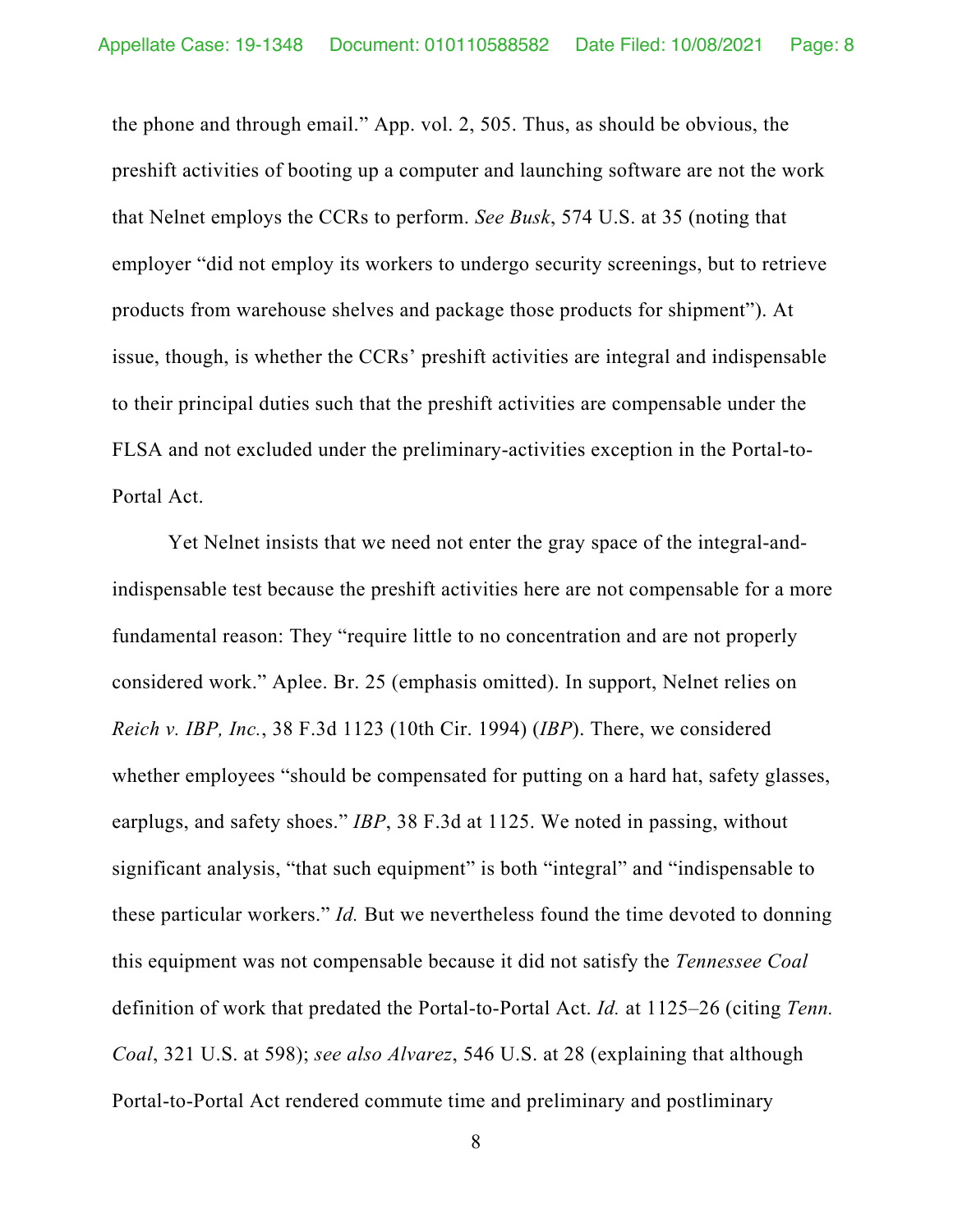activities not compensable, it "d[id] not purport to change th[e] Court's earlier descriptions of the term[] 'work'"). Specifically, we concluded that donning standard protective gear was not work at all because it "takes all of a few seconds and requires little or no concentration." *IBP*, 38 F.3d at 1126.

In line with *IBP*, Nelnet argues that the preshift activities here are "the precise type of mechanical, pre[]shift steps this [c]ourt has deemed not work under the FLSA." Aplee. Br. 27. We find this argument unpersuasive. As an initial matter, whether an activity is work depends on the circumstances of each case, so we are not bound by the result in *IBP*. *See Smith v. Aztec Well Servicing Co.*, 462 F.3d 1274, 1285 (10th Cir. 2006) ("[T]he courts are . . . left to determine on a case-by-case basis whether an employee's activities are compensable under the FLSA.").

Next, in *IBP*, we applied the *Tennessee Coal* definition of "work" rather than the integral-and-indispensable test. *See* 38 F.3d at 1125–26. But intervening Supreme Court cases—namely, *Busk* and *Alvarez*—treat the integral-and-indispensable inquiry as the sole test governing compensability. *See Busk*, 574 U.S. at 31–37 (tracing history of broad judicial definition of "work" being narrowed by Portal-to-Portal Act to exclude travel time and preliminary and postliminary activities and treating integral-and-indispensable test as the only relevant inquiry for determining compensability of postliminary activity); *Alvarez*, 546 U.S. at 25–30, 33, 40, 42 (same). Nelnet points to no contemporary caselaw—and we have found none purporting to apply the *Tennessee Coal* definition either in addition to or instead of the integral-and-indispensable inquiry. *See Garcia v. Tyson Foods, Inc.*, 474 F. Supp.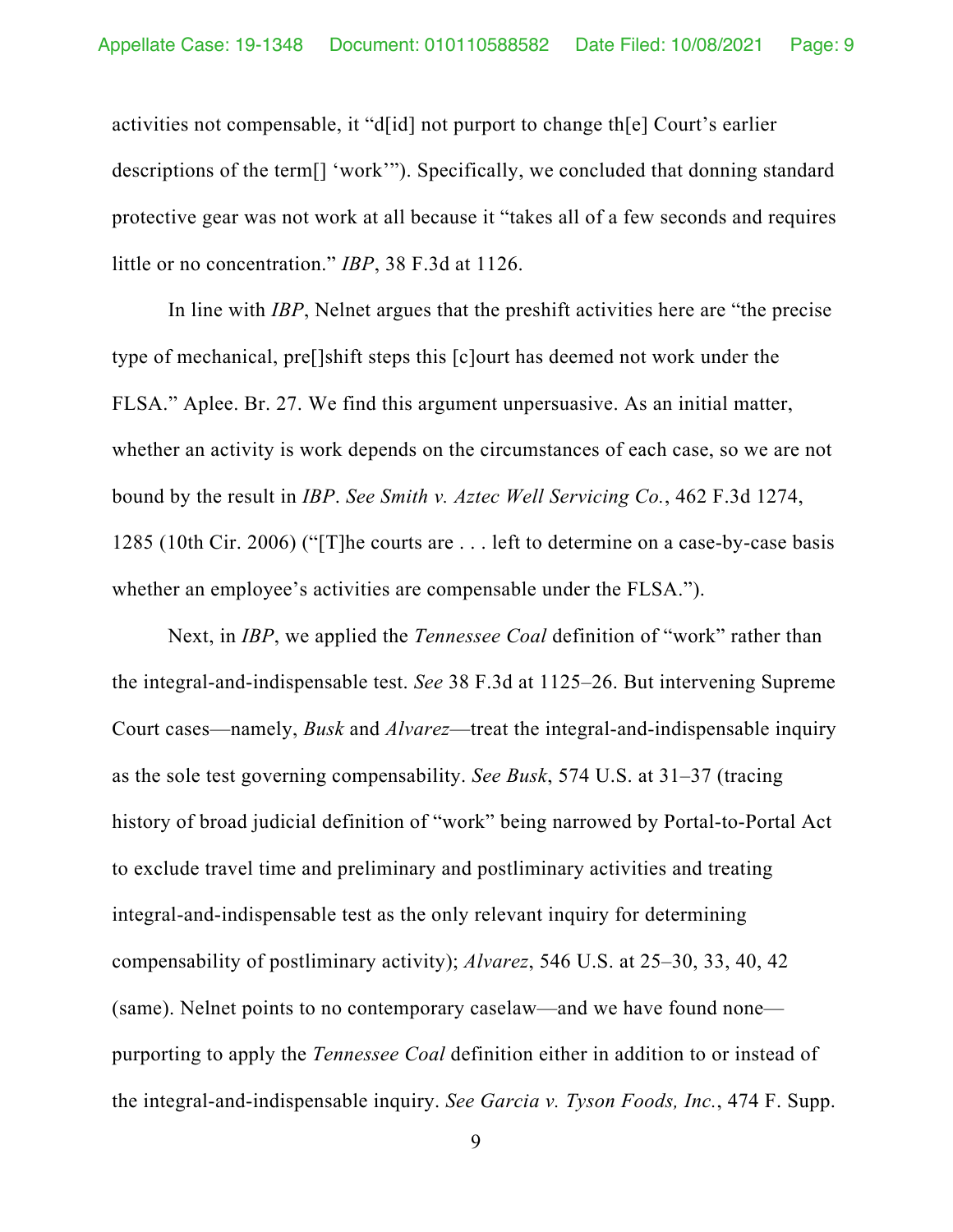2d 1240, 1246 (D. Kan. 2007) (speculating that if Tenth Circuit were to "revisit" *IBP*, it "would focus not on whether the donning and doffing constituted 'work' within the meaning of *Tennessee Coal*[] but on whether standard protective clothing and gear are 'integral and indispensable' to the work performed by production employees"). In light of intervening Supreme Court case law decided since *IBP*, we decline to apply the *Tennessee Coal* definition of "work" here.

Moreover, Nelnet's overall position on this point is that booting up computers and launching software is not compensable solely because it requires "little to no effort and concentration." Aplee. Br. 27. But this argument ignores that "'exertion' [i]s not in fact necessary for an activity to constitute 'work' under the FLSA." *Alvarez*, 546 U.S. at 25 (citing *Armour & Co. v. Wantock*, 323 U.S. 126 (1944)); *see also Armour*, 323 U.S. at 133 (pointing out that "an employer, if he [or she] chooses, may hire a[n] [individual] to do nothing, or to do nothing but wait for something to happen"). Thus, Nelnet's argument necessarily fails. *See Aguilar*, 948 F.3d at 1282– 83 (rejecting argument that time correctional officers devoted to checking in and out keys and equipment was not compensable because such items were easy to carry).

Nelnet next argues that booting up a computer and launching software is not integral or indispensable to the CCRs' principal activities of servicing student loans and communicating with borrowers. The district court rejected this argument, finding "that setting up the computer and loading the relevant programs to become call-ready is 'an integral and indispensable part of the principal activities for which [the CCRs] are employed.'" App. vol. 2, 507 (quoting *Steiner v. Mitchell*, 350 U.S. 247, 256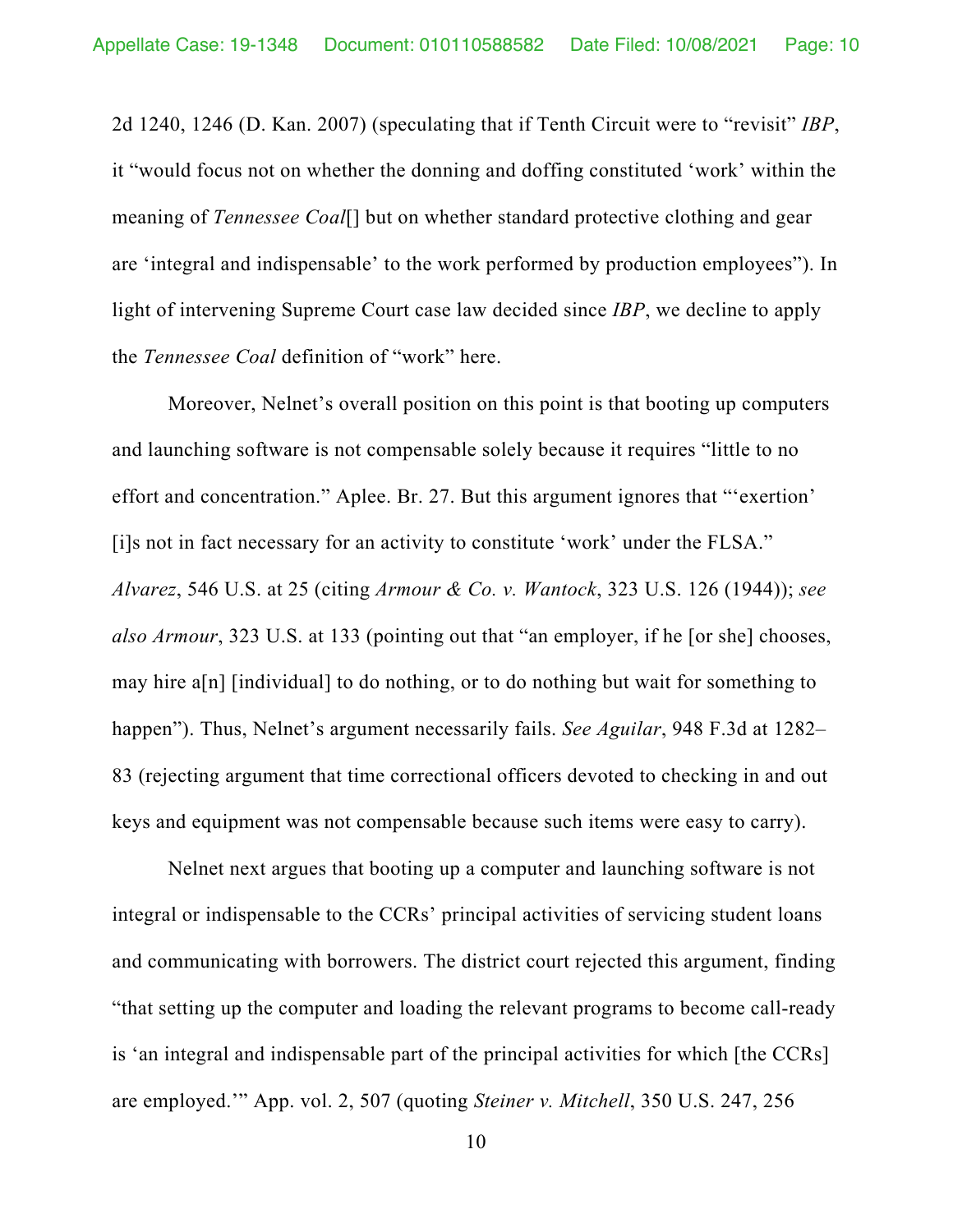(1956)). In support, the district court noted that "pre[]shift preparation of tools or equipment is considered integral and indispensable to the principal activities when the use of such tools in a readied or activated state is an integral part of the performance of the employee's principal activities." *Id.* at 506; *see also, e.g.*, *Steiner*, 350 U.S. at 248–51, 256 (holding that preshift time changing into work clothing and postshift showering and changing out of work clothing was integral and indispensable to working in battery plant where workers were exposed to, among other things, lead dust); *Mitchell v. King Packing Co.*, 350 U.S. 260, 261–63 (1956) (holding that sharpening knives was integral and indispensable to working in meatpacking plant because employees regularly use knives to perform duties and dull knives "would slow down production . . . , affect the appearance of the meat as well as the quality of the hides, cause waste[,] and make for accidents"); *Aguilar*, 948 F.3d at 1281, 1283 (holding that checking in and out keys and equipment was integral and indispensable to prison-guard work because of "close connection" between keys and equipment and work of guarding prisoners); *Kosakow v. New Rochelle Radiology Assocs., P.C.*, 274 F.3d 706, 715, 717–18 (2d Cir. 2001) (holding that reasonable factfinder could conclude setting up and testing X-ray processing machine was integral and indispensable because machine must be in its ready-to-use state for patients arriving at start of day).<sup>7</sup>

<sup>7</sup> The district court also cited *Von Friewalde v. Boeing Aerospace Operations*, *Inc.*, which held that checking in and out specialized tools was a compensable activity. 339 F. App'x 448, 454–55 (5th Cir. 2009) (unpublished). The CCRs likewise cite this case in their opening brief. As we did in *Aguilar*, we decline to rely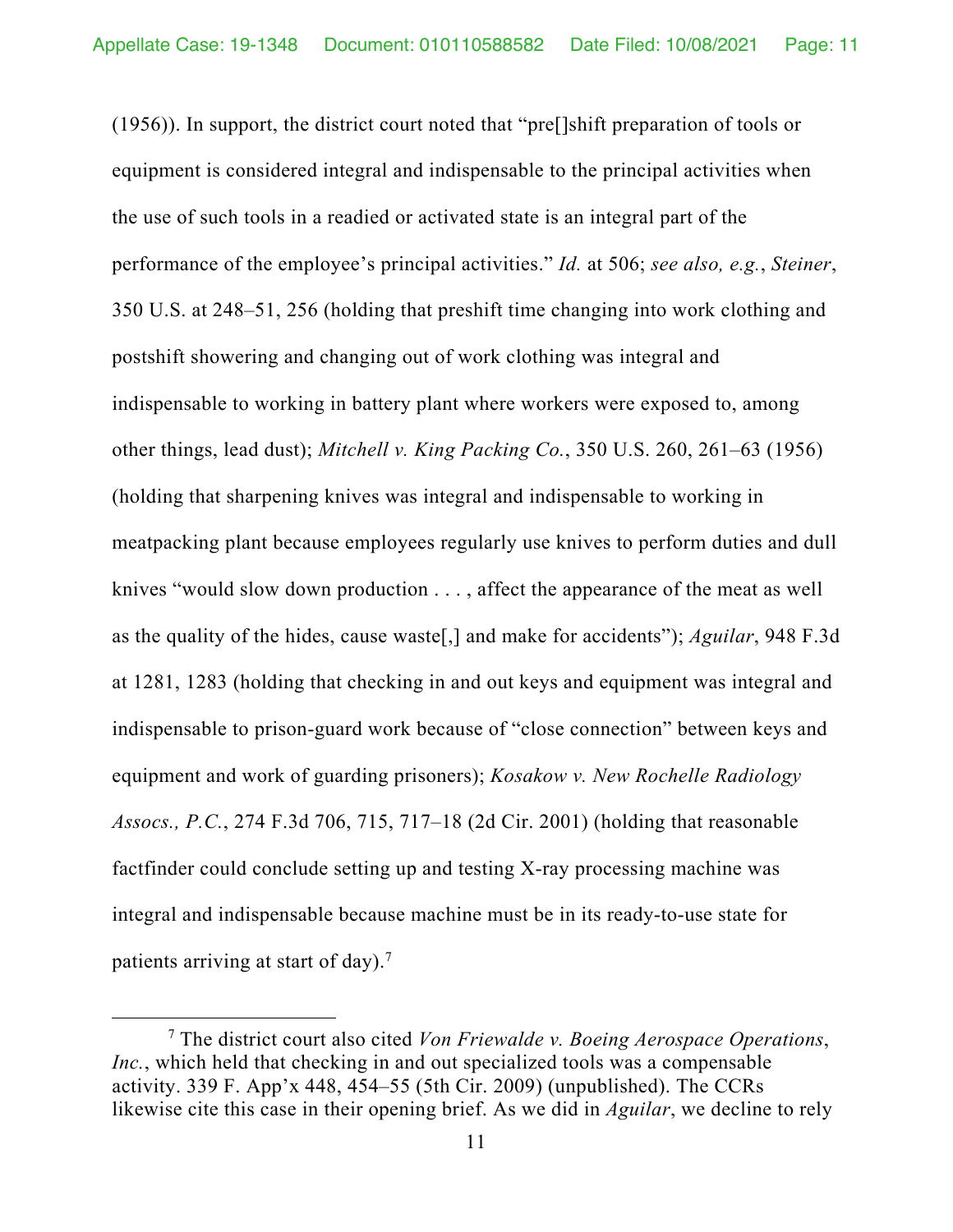Accordingly, the district court explained that the CCRs cannot "dispense" with booting up their computers and launching software "if [they are] to perform [their] principal activities" of servicing student loans and communicating with borrowers. App. vol. 2, 506 (quoting *Busk*, 574 U.S. at 33). "Indeed, the very data that allows the CCRs to service student loans, [such as] borrower information and payment history, appears to reside within the computer system." *Id.* at 507. And the CCRs "necessarily use computers to access electronically stored information" and to communicate with borrowers via email. *Id.* (quoting App. vol. 1, 207). Thus, because use of the computers was integral and indispensable to the work the CCRs were employed to perform, the district court concluded that the time devoted to preparing the computers for performance was likewise integral and indispensable. *See Busk*, 574 U.S. at 33 (explaining that "integral and indispensable" means activity is "an intrinsic element" of principal activities "and one with which the employee cannot dispense if [the employee] is to perform his [or her] principal activities"); *id.* at 36 ("The integral<sup>[-1</sup>) ]and[-]indispensable test is tied to the productive work that the employee is *employed to perform*.").

On appeal, Nelnet revives the arguments it made below, contending that these preshift activities "are the modern equivalent of the historically noncompensable activities of ingress to the workstation and waiting in line to punch a time clock." Aplee. Br. 29. In support, Nelnet relies on  $\S$  254(a)(1), which excludes commute time

on *Von Friewalde* because it was decided before *Busk* and relied on one of the rationales that *Busk* expressly rejected. *Aguilar*, 948 F.3d at 1281.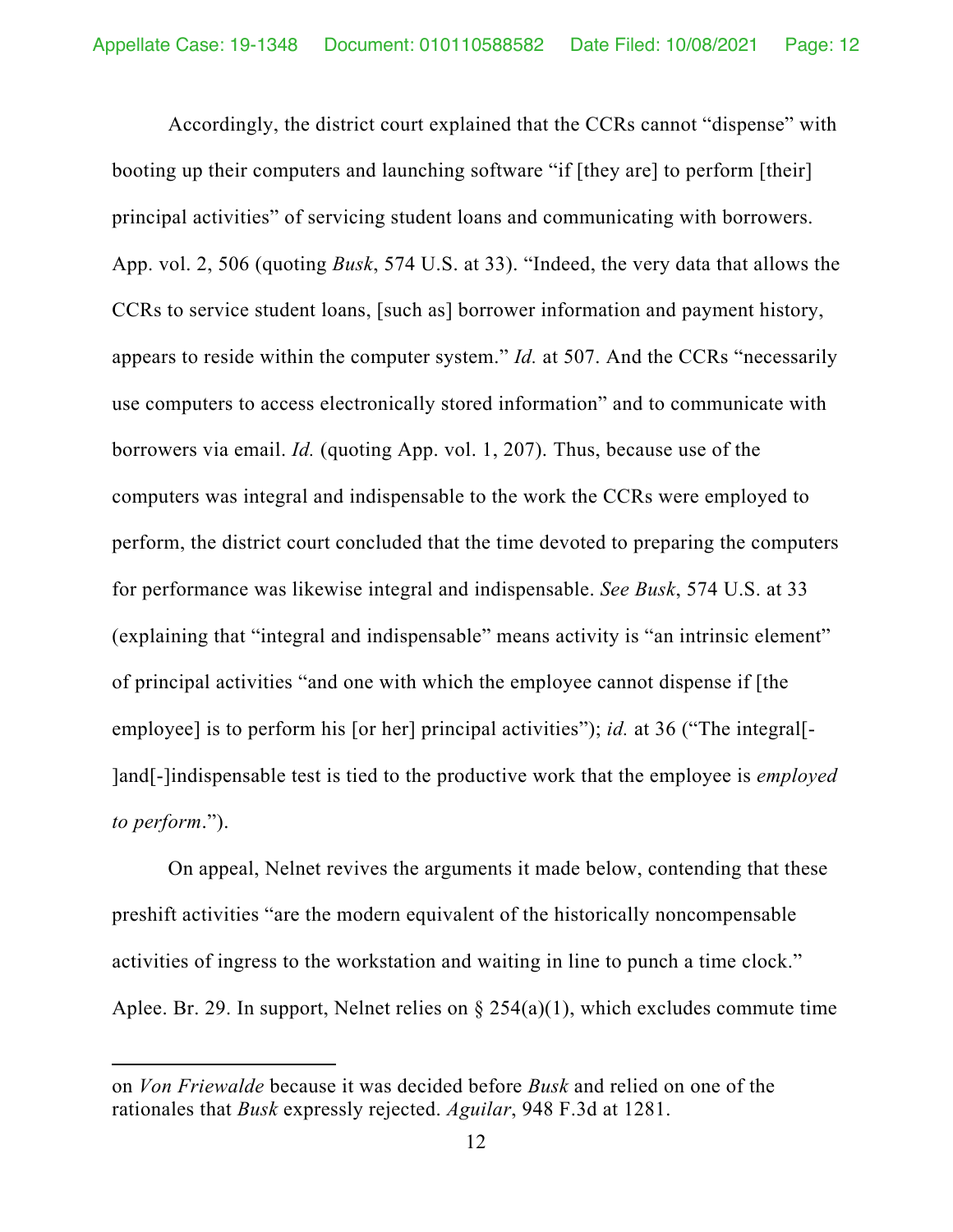from compensable work. *See Alvarez,* 546 U.S. at 40 (holding that time waiting to don work gear "comfortably qualif[ies] as a 'preliminary' activity"). Nelnet also raises general policy concerns about the application of the FLSA in our modern and digital age, including during the COVID-19 pandemic, when telework is increasingly common.

But we need not speculate about the FLSA's application to teleworkers or the pandemic's broad implications for our digital age. We need only decide the case before us, which doesn't concern teleworking. Indeed, as the CCRs point out, Nelnet's comparison of the boot-up process here to employees walking to a workstation or to factory workers standing in line at a time clock is overly categorical and would exempt a large swath of activities as noncompensable. Yet the integraland-indispensable inquiry applies on a case-by-case basis, and the result of that inquiry depends entirely on the work an individual is employed to perform. *See Busk*, 574 U.S. at 36. Moreover, the CCRs do not argue that booting up a computer and launching software is always compensable—they argue only that it is compensable in this case because it is integrally and indispensably connected to the CCRs' principal activities of servicing student loans by interacting with customers over the phone and by email.

In any event, applying its categorical argument to the facts of this case, Nelnet analogizes "booting up and logging in to a computer to access Nelnet's electronic timekeeping software" to "digital steps to reach [the CCRs'] digital workstation." Aplee. Br. 33 (emphasis omitted). It similarly argues that the boot-up process is "the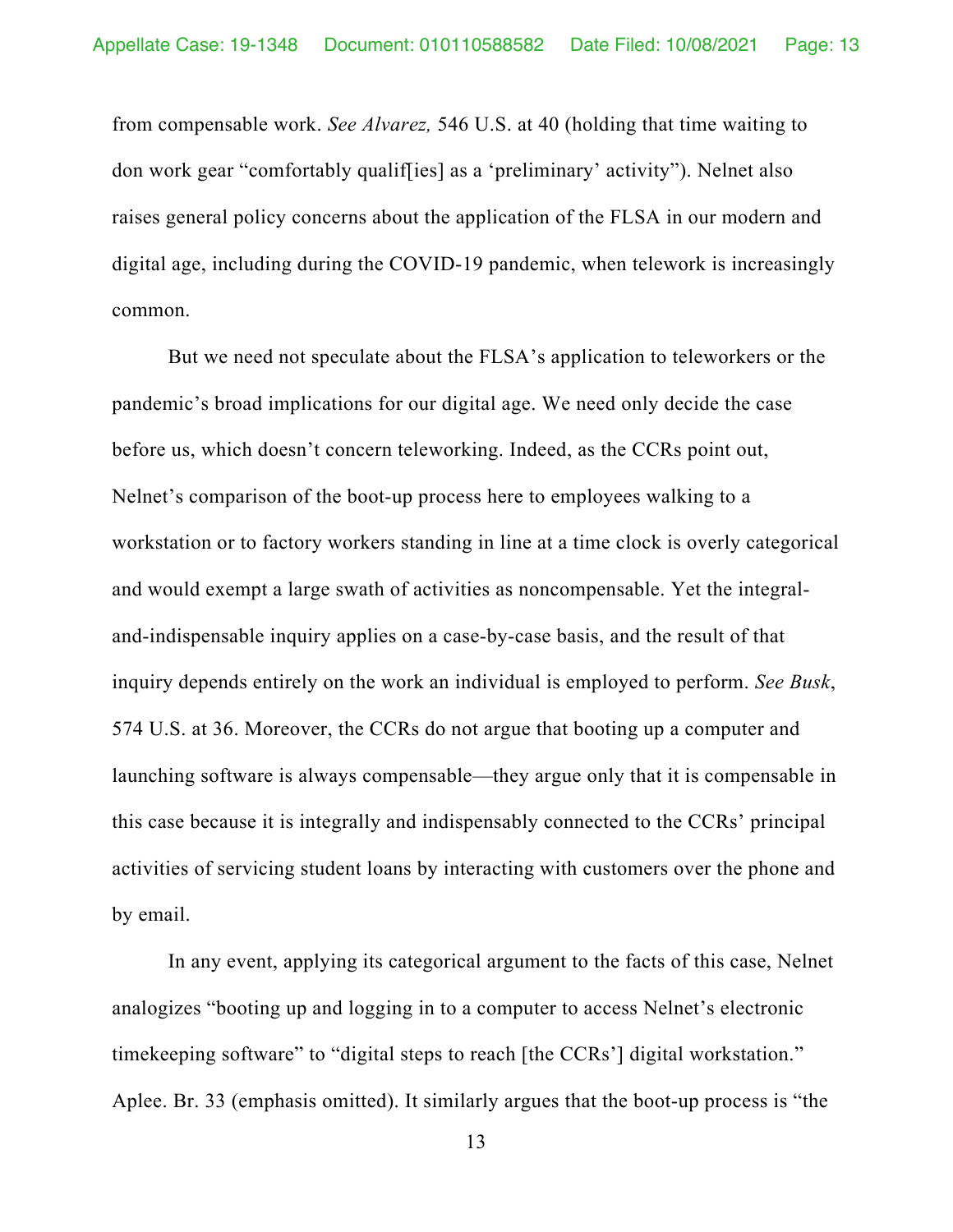modern equivalent of the factory worker standing in line at the physical time clock." *Id.* at 35. But these analogies go too far. As the CCRs point out, they still travel to and from work in the traditional way; such travel time, of course, is not compensable. And that commute time does not somehow morph into the digital realm and continue until the moment that a CCR successfully clocks in at his or her computer. Likewise, turning on a computer, entering passwords, and launching software is not analogous to waiting in line to punch a clock, particularly when—very much unlike a time clock—the computer itself is an integral tool for the work the individual is employed to perform.

Critically, nothing in Nelnet's analogies and arguments adequately refutes the obvious connection between the computers and software programs and the work the CCRs are employed to perform. As the district court put it, "the CCR[s] make[] regular use of the prepared electronic tools in performing their substantive tasks. Therefore, the necessary preliminary work is intertwined with the substantive performance of the principal tasks which renders such preliminary work integral and indispensable." App. vol. 2, 508. Indeed, Nelnet effectively concedes indispensability, noting "the *necessity* of booting up and logging in to access jobrelated programs." Aplee. Br. 36 (emphasis added). As for the integral prong, there is a clear connection between the computers and software programs and the work the CCRs are employed to perform—the CCRs make consistent use of the computer and its programs to perform their work. So preparing those tools is integral to the CCRs' work. *See Aguilar*, 948 F.3d at 1281 ("[T]he close connection between (1) the keys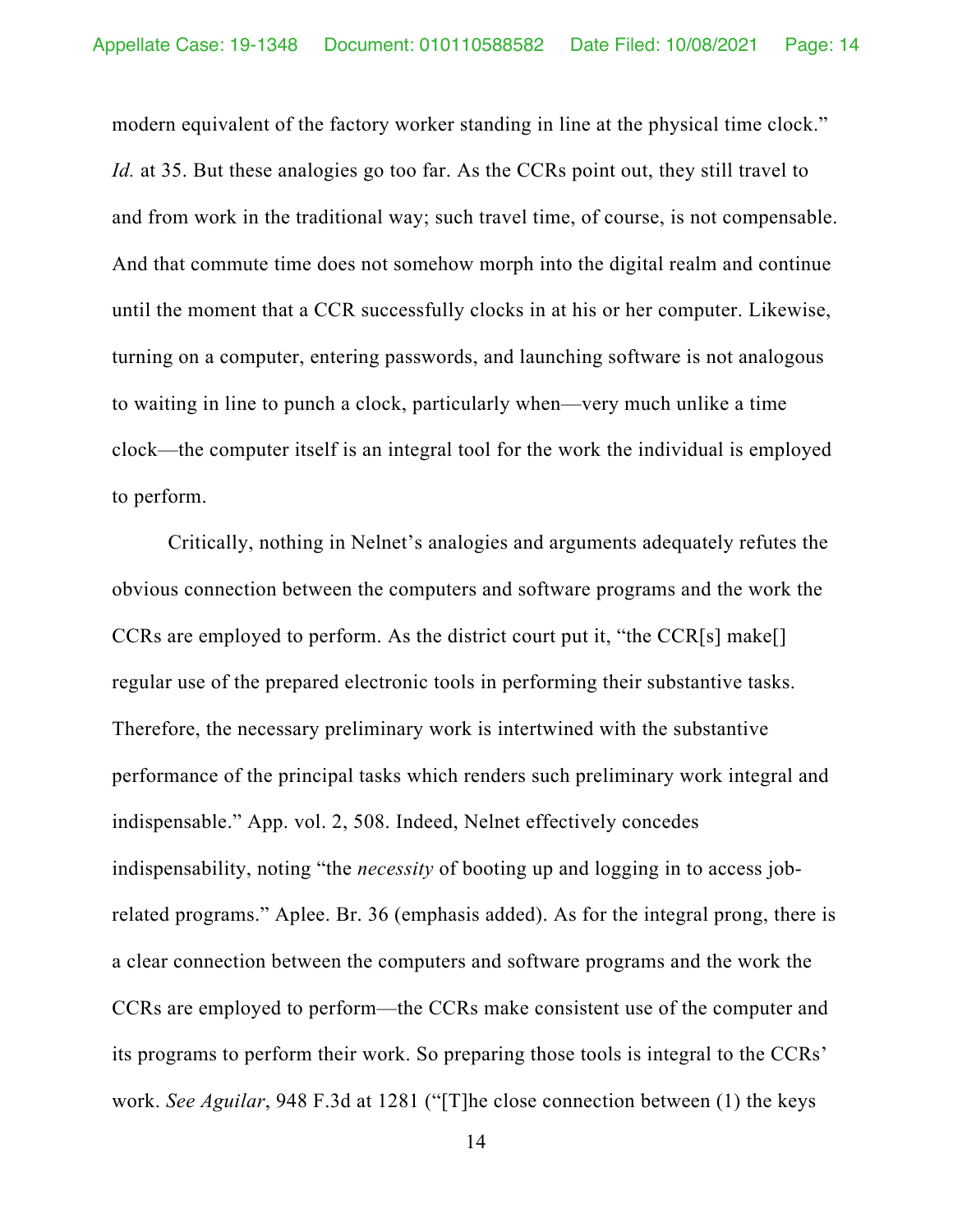and equipment and (2) the nature of the officers' work convinces us that checking out and returning these items is 'an intrinsic element' of providing security in the prison." (quoting *Busk*, 574 U.S. at 37)); *cf. Rutti v. Lojack Corp.*, 596 F.3d 1046, 1049, 1057 (9th Cir. 2010) (noting that time devoted to receiving assignments on handheld computer device was not integral to work of employee who installed and repaired vehicle recovery systems).

In sum, we reach the same conclusion that the district court did: The preshift activities of booting up a computer and launching software are integral and indispensable to the CCRs' principal duties of servicing student loans by communicating with borrowers over the phone and by email. *Busk*, 574 U.S. at 36; *see also Jackson v. ThinkDirect Mktg. Grp., Inc.*, No. 16-cv-03449, 2019 WL 8277236, at \*4 (N.D. Ga. Dec. 9, 2019) (explaining that "requirement of logging in and out of electronics systems needed to process calls is at least integral to the work of answering phone calls" (quoting *Gaffers v. Kelly Servs., Inc.*, No. 16-cv-10128 (E.D. Mich. June 2, 2016)). Booting up a computer and launching software is "an intrinsic element of" servicing student loans and communicating with borrowers because the data and tools necessary to those principal duties exist on the computer. *Busk*, 574 U.S. at 35. Likewise, Nelnet could not have eliminated these activities "without impairing the employees' ability to complete their work." *Id.* Such integral and indispensable activities are compensable under the FLSA.<sup>8</sup>

<sup>&</sup>lt;sup>8</sup> This conclusion accords with the Department of Labor's 2008 fact sheet that the CCRs submitted to the district court. There, the Department stated that "[a]n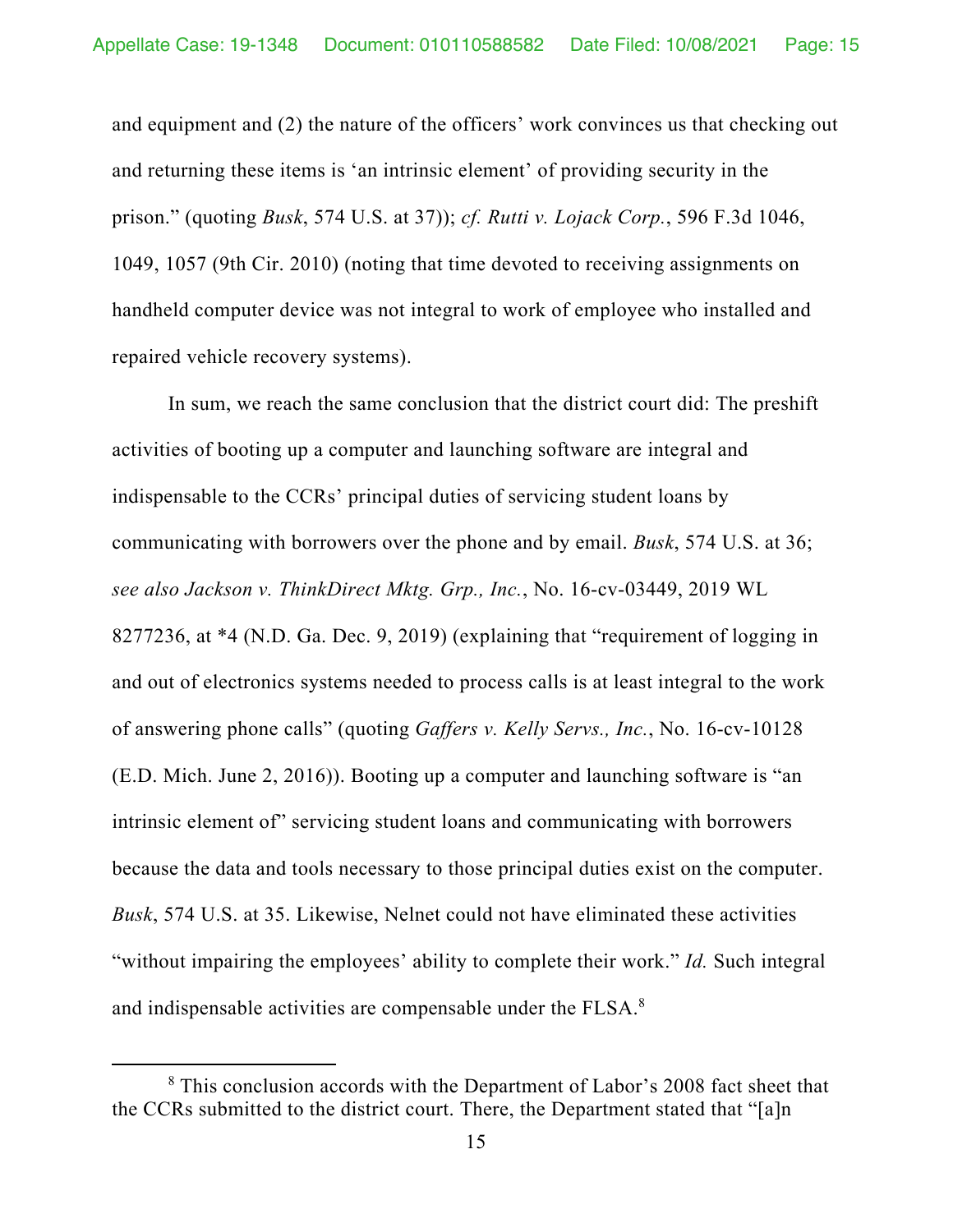## **II. De Minimis Doctrine**

The CCRs argue that the district court erred in concluding Nelnet need not compensate them for their preshift activities because the time at issue is de minimis.<sup>9</sup> The de minimis doctrine provides that "insubstantial or insignificant periods of time beyond the scheduled working hours, which cannot as a practical administrative matter be precisely recorded for payroll purposes, may be disregarded." § 785.47. At the same time, however, "[a]n employer may not arbitrarily fail to count as hours worked any part, however small, of the employee's fixed or regular working time or

<sup>9</sup> The CCRs argue in their opening brief that "[t]he de minimis doctrine contravenes the plain text of the FLSA and should be repudiated." Aplt. Br. 45 (emphasis omitted). In response to Nelnet's assertion that the CCRs forfeited this argument by failing to make it below and waived it on appeal by failing to argue for plain error, the CCRs back away from the argument, insisting in their reply brief that they are not "mounting a facial attack on the de minimis doctrine." Rep. Br. 21; *see also Richison v. Ernest Grp., Inc.*, 634 F.3d 1123, 1127–28 (10th Cir. 2011) (setting forth forfeiture and waiver rules). Given this context, we decline to consider the merits of the argument here. But we pause to note that the de minimis doctrine doesn't appear to have any textual basis in the FLSA and instead originated with a passing statement in *Anderson* regarding "the application of a de minimis rule . . . [w]hen the matter in issue concerns only a few seconds or minutes of work beyond the scheduled working hours." 328 U.S. at 692; *see also Sandifer v. U.S. Steel Corp.*, 571 U.S. 220, 233–34 (2014) (noting that application of de minimis doctrine to FLSA claims "began with *Anderson*"); *Perez v. Mountaire Farms, Inc.*, 650 F.3d 350, 376 (4th Cir. 2011) (Wilkinson, J., concurring) (noting "no obvious statutory derivation" for de minimis doctrine); 29 C.F.R. § 785.47 (codifying *Anderson* in regulation).

example of the first principal activity of the day for agents/specialists/representatives working in call centers includes starting the computer to download work instructions, computer applications, and work-related emails." App. vol. 1, 187. The district court declined to defer to this fact sheet. To the limited extent the CCRs challenge that lack of deference, their single-sentence briefing is inadequate. *See Bronson v. Swensen*, 500 F.3d 1099, 1104–05 (10th Cir. 2011) (declining to consider inadequately briefed argument). In light of this inadequate challenge, we decline to consider what kind of deference, if any, is due to this fact sheet. We simply note that it supports and is consistent with our independent analysis.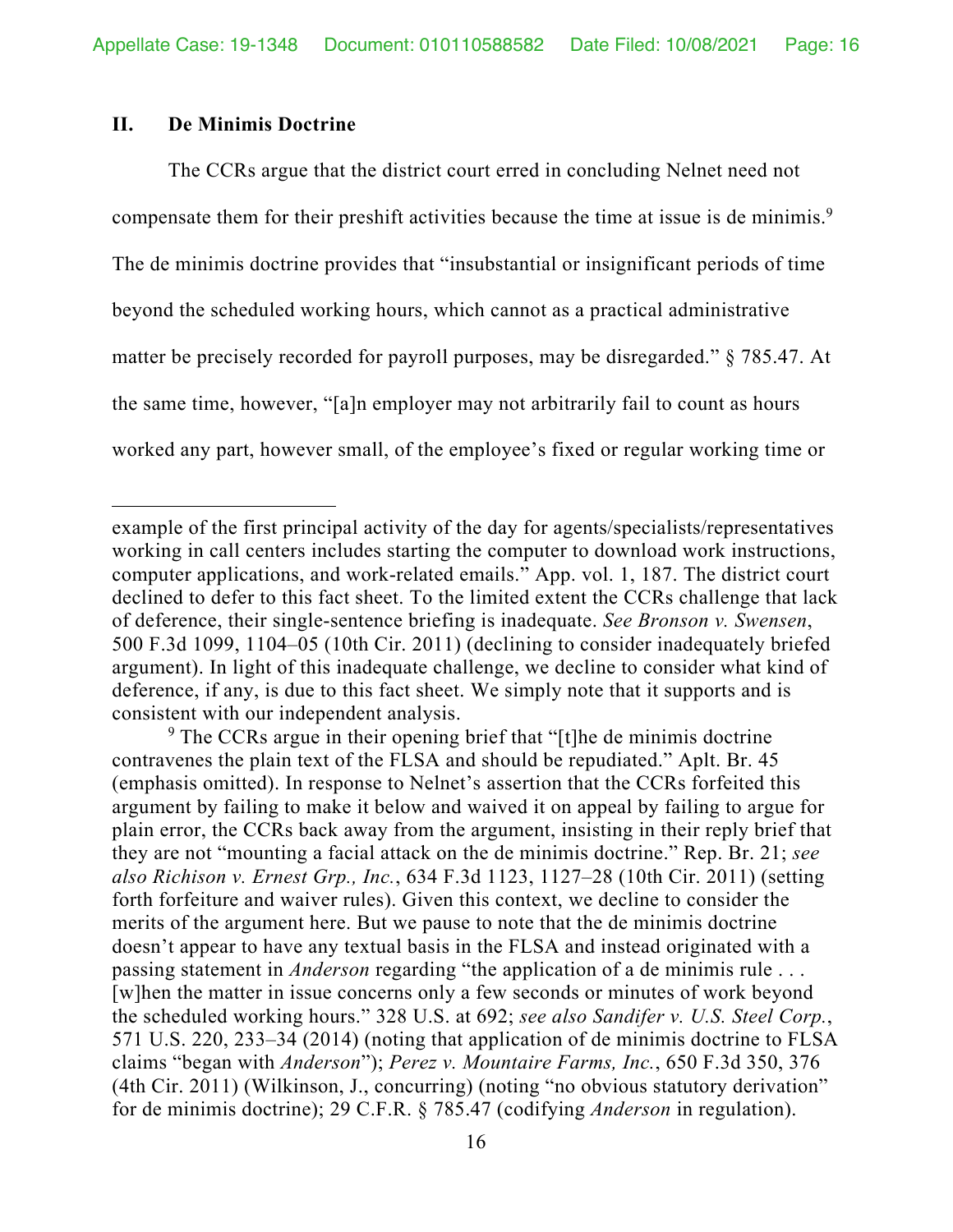practically ascertainable period of time [the employee] is regularly required to spend on duties assigned to [the employee]." *Id.*

Courts balance three factors when "determin[ing] whether work time is de minimis and therefore not compensable: '(1) the practical administrative difficulty of recording the additional time; (2) the size of the claim in the aggregate; and (3) whether the [employee] performed the work on a regular basis.'" *Aguilar*, 948 F.3d at 1284 (quoting *Castaneda v. JBS USA, LLC*, 819 F.3d 1237, 1243 (10th Cir. 2016)). Before undertaking this analysis, courts "must first estimate the amount of time at issue." *Id.* "There is no precise amount of time that may be denied compensation as de minimis." *Id.* (quoting *Reich v. Monfort, Inc.*, 144 F.3d 1329, 1333 (10th Cir. 1998) (*Monfort*)). It is the employer's burden to show that the de minimis doctrine applies. *Kellar v. Summit Seating Inc.*, 664 F.3d 169, 176 (7th Cir. 2011).

### **A. Amount of Time**

The district court accepted the estimates provided by Nelnet's expert, who calculated that the median time from the badge swipe to the initiation of Citrix was "0.5 minutes in Omaha, 0.9 minutes in Lincoln, and 1.02 minutes in Aurora." *Id.* at 495. The expert further calculated that "[t]he median [ten]th percentile" time from the initiation of Citrix to clock-in was "1.1 minutes at Omaha, 1.3 minutes in Lincoln, and 1.25 minutes in Aurora." *Id.* Adding these times together results in 1.6 minutes in Omaha, 2.2 minutes in Lincoln, and 2.27 minutes in Aurora.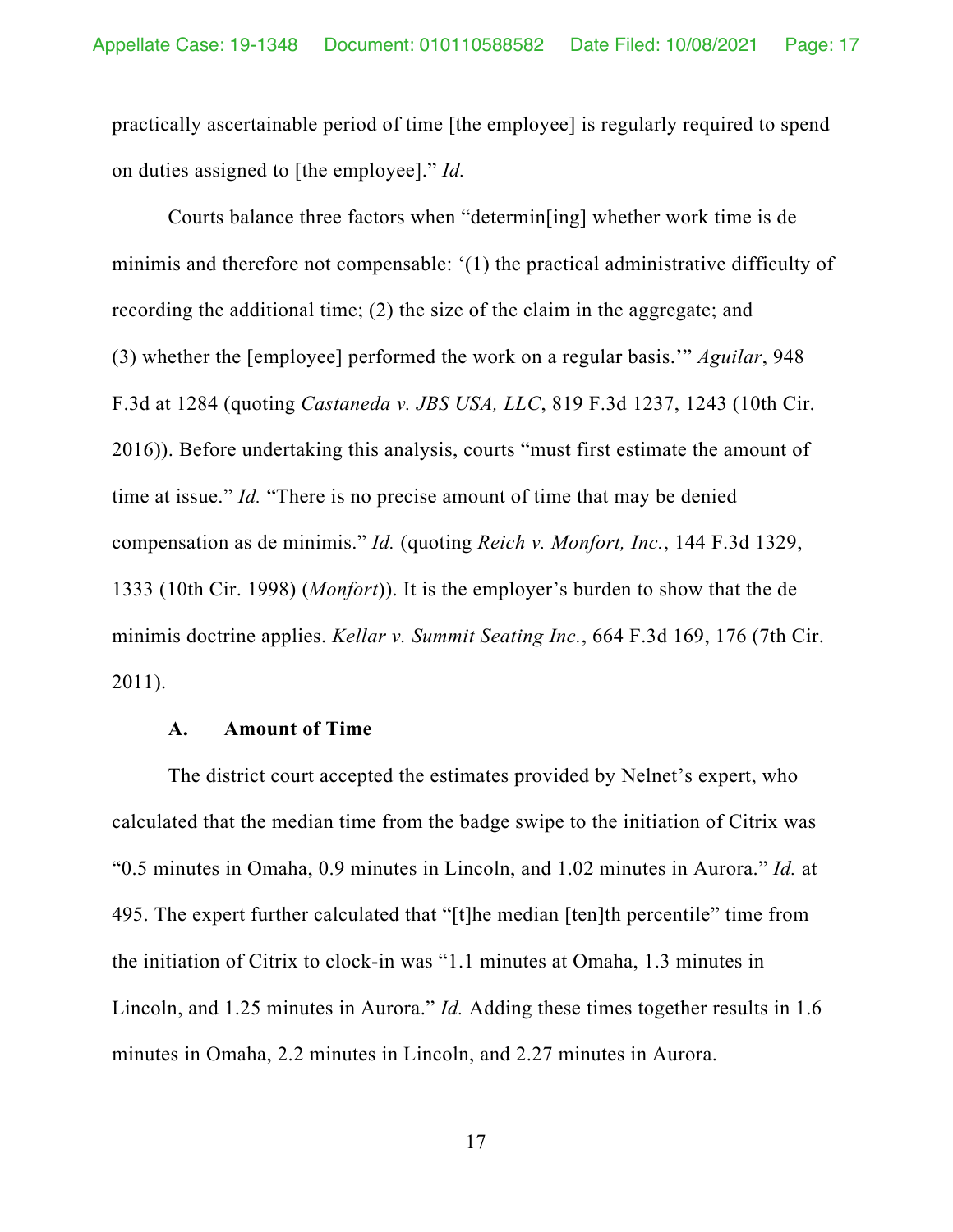On appeal, the CCRs argue that the amount of time from badge swipe to clockin is actually four to six minutes. In so doing, they challenge the methodology and statistical choices of Nelnet's expert. But we agree with Nelnet that the CCRs waived any challenge to Nelnet's expert's estimates or his underlying methodology and statistical choices. Nelnet detailed its expert's estimates in its summary-judgment motion. In response, the CCRs neither obtained their own expert nor disputed any of Nelnet's expert's estimates or methodologies. Instead, the CCRs *also* relied on these estimates from Nelnet's expert. The CCRs insist that they only "accept[ed] the findings of the expert *with respect to what the records show*." Supp. App. 37 (emphasis added). But they did more than that: They expressly stated in their summary-judgment motion that "[f]or purposes of this [m]otion, [they] accept[] the calculation" of the amount of time at issue. App. vol. 1, 112. Accordingly, in ruling on summary judgment, the district court expressly identified the estimates from Nelnet's expert as undisputed facts. Likewise, the final pretrial order included the expert's estimates as facts to which "[t]he parties stipulate[d] and agree[d]." Supp. App. 186. Thus, at no point prior to this appeal did the CCRs raise any objection to the estimates provided by Nelnet's expert.

Because the proper place for the CCRs' challenge to the expert's estimates and methodology was at the district court, we decline to consider their challenge to Nelnet's expert, which they raise for the first time on appeal and without any plain-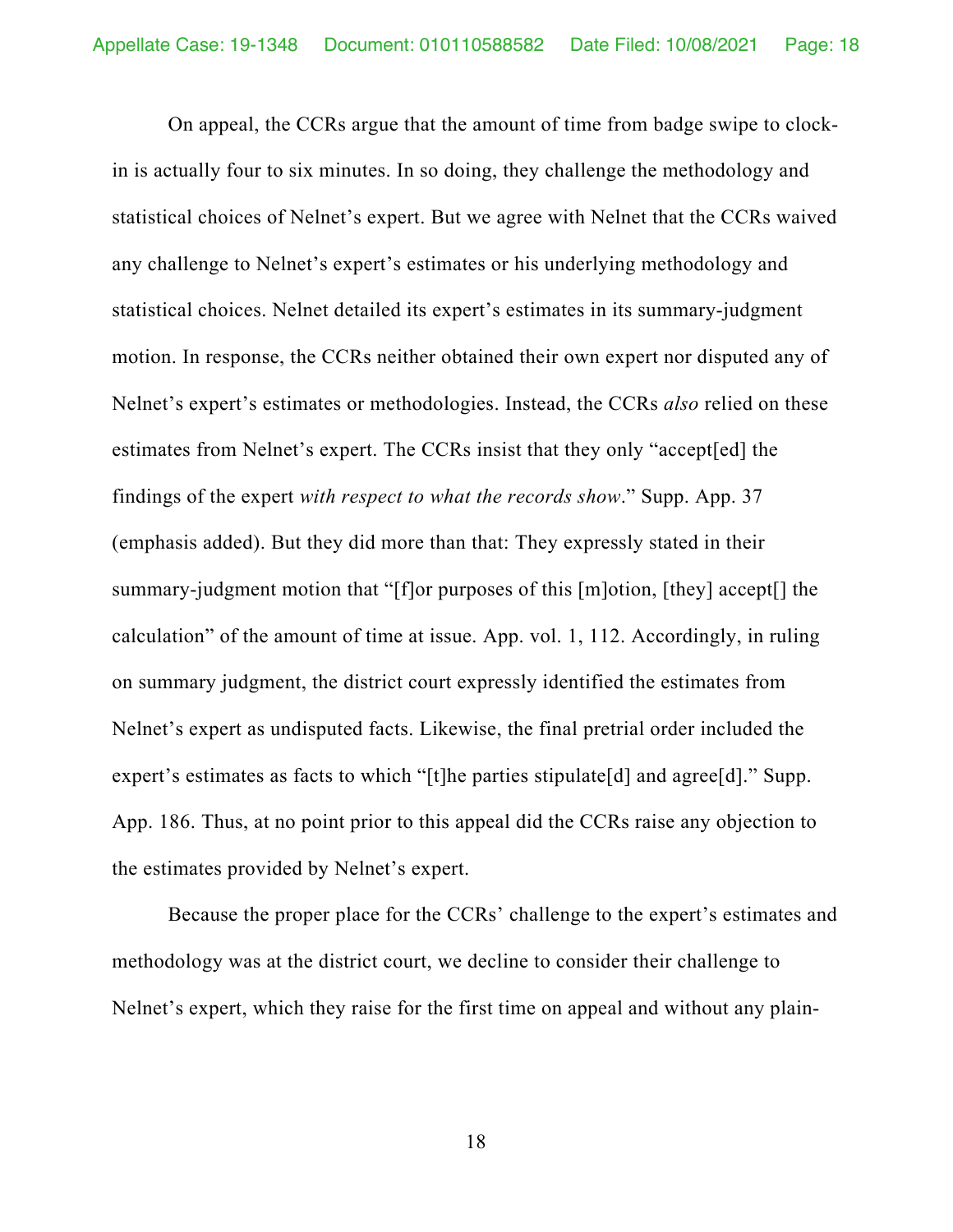error argument.10 *See Richison*, 634 F.3d at 1130–31. Accordingly, for the purpose of estimating the amount of time at issue before conducting the de minimis analysis, we accept the undisputed overall estimate from Nelnet's expert, which Nelnet characterizes as "2.27 minutes (or less)." Aplee. Br. 42; *see also Aguilar*, 948 F.3d at 1284.

## **B. Practical Administrative Difficulty**

The first factor in the de minimis analysis is "the practical administrative difficulty of recording the additional time." *Aguilar*, 948 F.3d at 1284–85 (quoting *Monfort*, 144 F.3d at 1333). Stated differently, this factor considers whether the time "cannot as a practical administrative matter be precisely recorded for payroll purposes." § 785.47. The district court found that this factor "weigh[ed] heavily" in Nelnet's favor. App. vol. 2, 515. In so doing, it accepted Nelnet's position supported by testimony from two Nelnet employees—that linking the badge swipe to the timekeeping system would require "either procuring a custom-ordered software to link the two or undergoing the laborious cross-checking." *Id.* at 514. The district court further found that the CCRs "fail[ed] to set forth admissible evidence that"

<sup>&</sup>lt;sup>10</sup> Indeed, perhaps recognizing that they missed their opportunity to raise this dispute, the CCRs place the majority of their challenges to the expert's methodology and conclusions in the fact section—rather than the argument section—of their opening brief.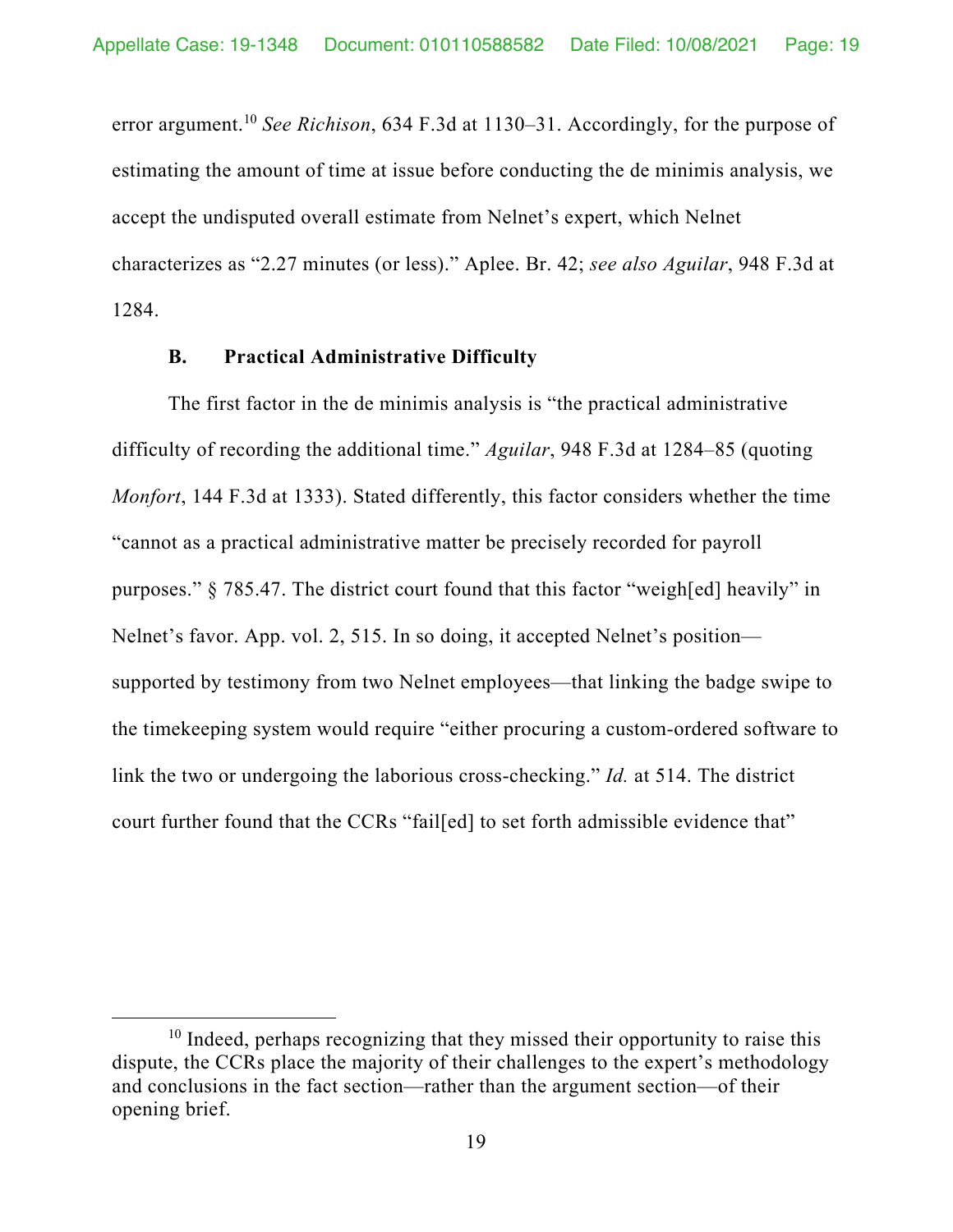alternatives, such as using a punch clock, conducting cross-checking, creating custom software, or estimating the time at issue, "would not be burdensome." *Id.* at 515.

On appeal, Nelnet primarily argues that this factor weighs in its favor because "it would be administratively difficult to translate the time stamps from scanning the . . . badge or initiating Citrix to accurate, usable time records." Aplee. Br. 44. But even if we assume that to be true, it does not adequately address why Nelnet could not simply estimate the amount of time at issue. When the amount of time at issue can be reasonably estimated, the practical administrative burden tends to be low and weighs against a de minimis finding. For instance, in *Aguilar*, we weighed this factor in favor of the employees in part because "it [wa]s possible to estimate the average time" that the employees devoted to passing through the security screening, which they did every day. 948 F.3d at 1285; *see also Kellar*, 664 F.3d at 176–77 (noting that because plaintiff "testified that she typically performed the same kinds of activities every day, it would have been possible to compute how much time [she] spent on compensable activities").

Nelnet only weakly suggests that estimating the amount of time at issue would be administratively burdensome. It primarily points to and defends the district court's conclusion that "to get the undisputed times at issue in this case, Nelnet's expert had to do precisely the same laborious cross-checking task the Ninth Circuit rejected in *Corbin* [*v. Time Warner Entertainment-Advance/Newhouse Partnership*, 821 F.3d 1069 (9th Cir. 2016)]." App. vol. 2, 514. Yet *Corbin* is strikingly dissimilar, and Nelnet's reliance on it is both misplaced and deeply flawed. At issue there was one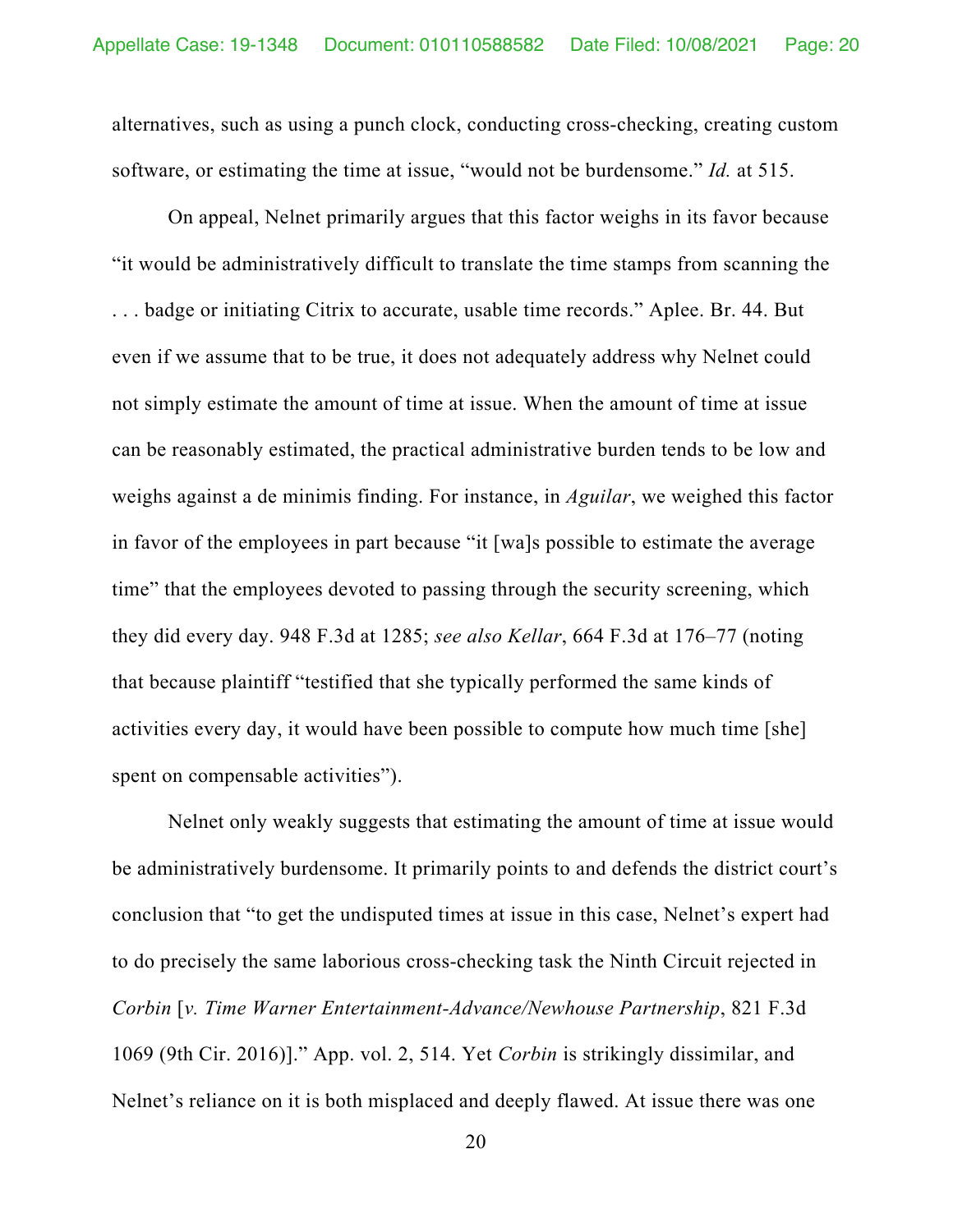instance of one minute of uncompensated work; in that context, the Ninth Circuit found a high administrative burden of recording the time based on the difficulty of cross-checking various timestamps to both discover and add up the rare occasions on which an employee engaged in a single minute of uncompensated work. *Corbin*, 821 F.3d at 1081–82. We decline to import *Corbin*'s brief analysis of this factor wholesale into this case, which—entirely unlike the time at issue in *Corbin* involves the *same* set of tasks performed by *every* CCR at the start of *every* shift.

Instead, these facts are far more like those presented to the Fourth Circuit in *Perez*, 650 F.3d 350. There, the court concluded that "the time expended in [preshift and postshift donning and doffing] is not so miniscule that it would be difficult to measure," as demonstrated by the fact that "both experts . . . were able to measure the [mean] amount of time required by employees to don and doff protective gear before and after their work shifts." *Id.* at 372, 374. Here, similarly, the amount of time devoted to booting up and logging on "is not so miniscule that it would be difficult to measure," as demonstrated by the fact that Nelnet's expert in this case was able to do so. *Id.* at 374.

Perhaps recognizing that *Perez*'s holding supports the CCRs' argument here, Nelnet ignores the persuasive language cited above. Instead, Nelnet points to *Perez*'s concurring opinion to support its generalized argument that estimating the amount of time at issue here imposes a practical administrative burden. Yet that concurring opinion *agreed* with the majority's conclusion that the de minimis doctrine did not apply to the preshift and postshift donning and doffing. *See id.* at 378. At the same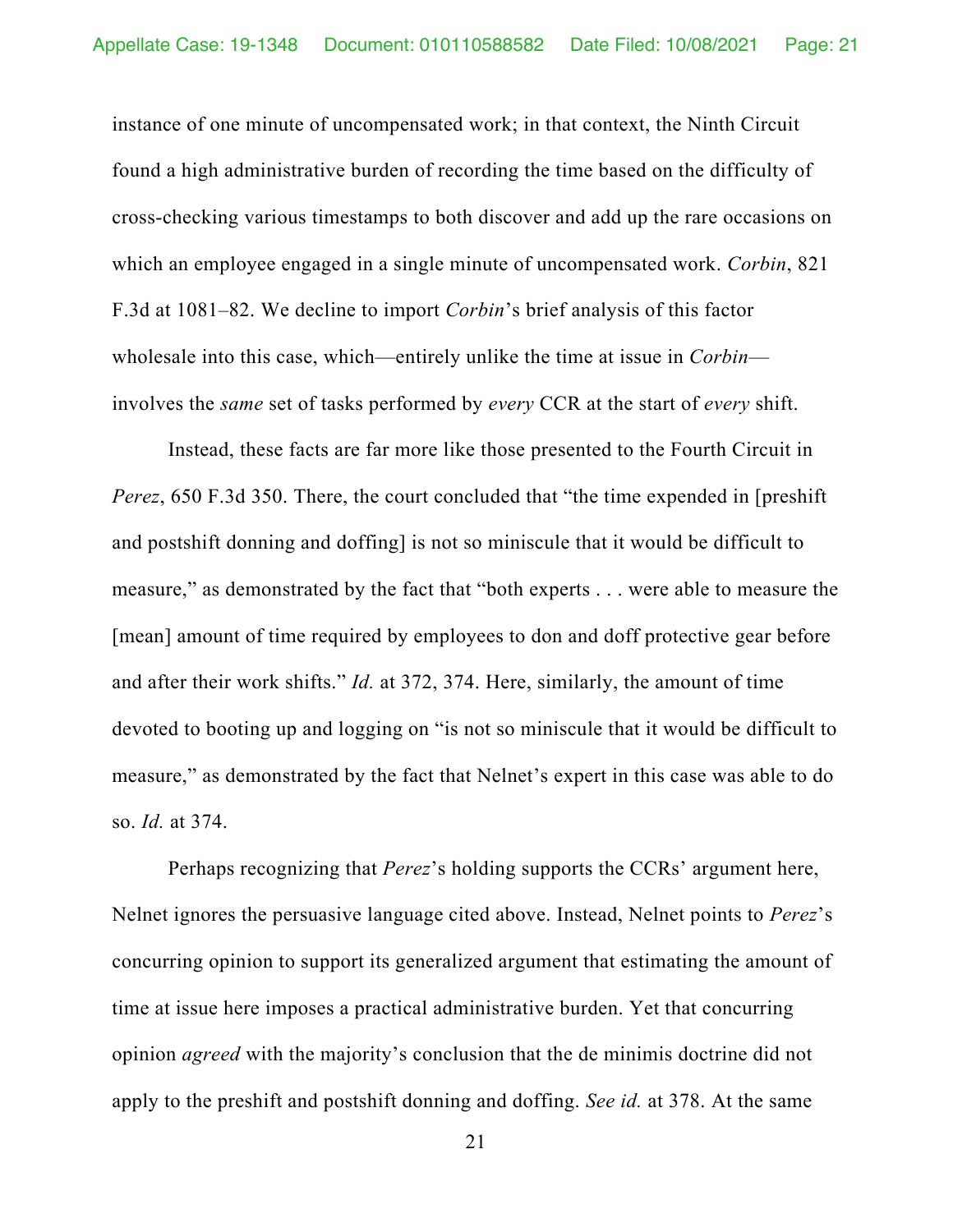time, the concurring opinion would have applied the de minimis doctrine to an additional set of tasks—lunchtime donning and doffing—that the majority had concluded were not compensable under circuit precedent. *See id.* at 370; *id.* at 379 (Wilkinson, J., concurring). In the process of reaching that result, the concurring opinion noted the parties' "dueling experts" and their "staggeringly different conclusions" based on "computations out to no fewer than three decimal places." *Id.* at 378–79. Nelnet highlights this discussion, implying that even estimating the amount of time at issue would impose a practical administrative burden.<sup>11</sup>

But aside from conclusory statements about the difficulty of its expert's work in this case and its general citation to the *Perez* concurrence, Nelnet has not established any particular practical administrative barrier to its ability to estimate the amount of time at issue in this case. Indeed, Nelnet's conclusory allegations stand in stark contrast to facts that support finding a significant practical administrative burden in other cases. For instance, in *Singh v. City of New York*, employee firealarm inspectors brought an FLSA claim seeking compensation for the additional commute time engendered by the requirement that they carry inspection documents, which sometimes caused them to miss a train or bus. 524 F.3d 361, 365–66 (2d Cir. 2008). The Second Circuit applied the de minimis doctrine to this time, finding in part that "as a practical administrative matter, it would be difficult for the [c]ity to record and monitor the additional commuting time" and that "[t]he task of creating a

 $11$  Of course, one materially distinguishing feature worth noting is that unlike *Perez*, this case does not involve dueling experts; the only expert here is Nelnet's.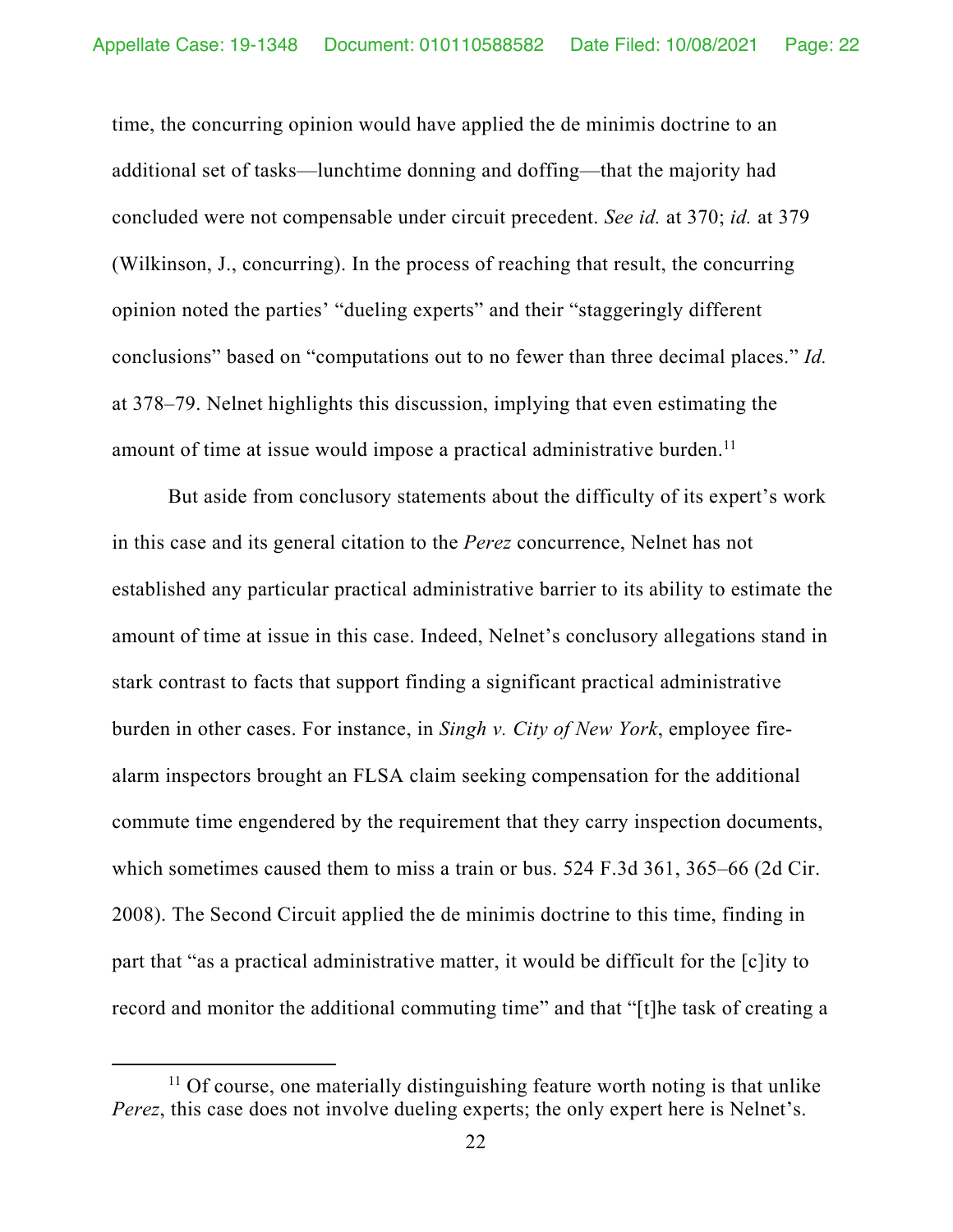reliable system to distinguish between ordinary and additional commuting time for each individual inspector on a daily basis would be challenging, if not impossible." *Id.* at 371. Here, by contrast, Nelnet already has available data from which the time at issue can be estimated. And the entire amount of time is compensable, so Nelnet need not draw any distinctions to develop an estimate from its existing data.

Similar to *Singh*, the Ninth Circuit in *Lindow v. United States* applied the de minimis doctrine to employees' time spent reading a log book and exchanging information in part because the employer "would have had difficulty monitoring th[e] pre[]shift activity." 738 F.2d 1057, 1064 (9th Cir. 1984). The court there emphasized the "wide variance" in the amount of preshift time employees spent on compensable activities as opposed to social activities and further noted that not all employees even performed these duties before their shifts. *Id*. at 1063. Likewise, in *Monfort*, we noted that employees devoted varying amounts of time to taking on and off various types of safety gear and concluded that "it would be administratively difficult to record the actual time each worker engaged in these activities." 144 F.3d at 1334.

In contrast, Nelnet already monitors the actual time that the CCRs devote to booting up their computers and launching software. And importantly, employees have no ability to impact the amount of time it takes to boot up their computers and software—that time is generally similar for all employees at a particular location, who are all performing the exact same set of tasks. Thus, unlike the cases discussed above, the preshift time does not vary greatly from employee to employee.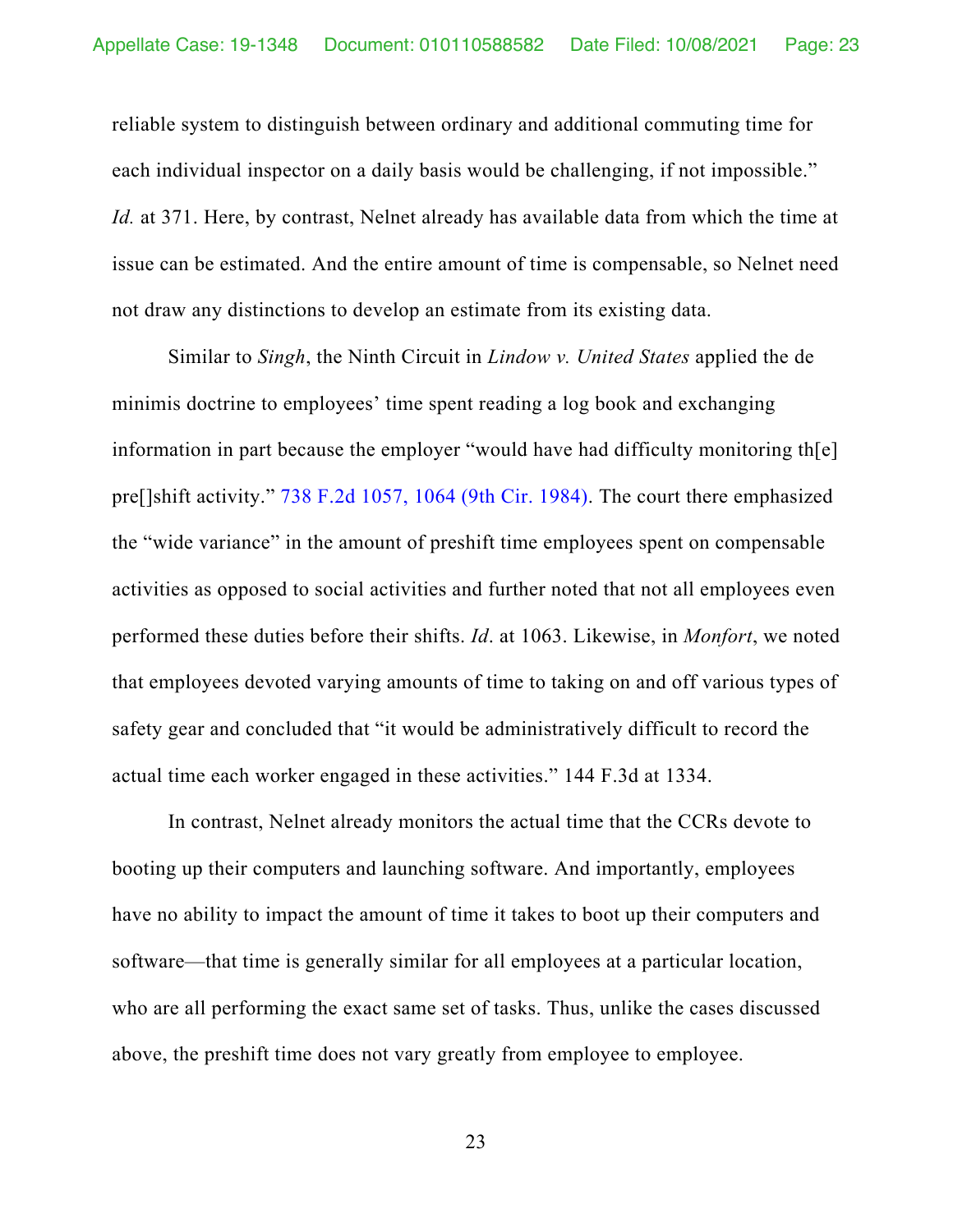As such, Nelnet's conclusory allegations about the burden of the expert's work for this particular case do not significantly undercut the reality that it is entirely possible—and not significantly burdensome—for Nelnet to estimate the amount of time that the CCRs devote to these compensable preshift activities based on precise data that it already maintains and controls. And critically, Nelnet provides no other evidence to support its assertion that estimating the amount of time at issue would be administratively burdensome. *See Kellar*, 664 F.3d at 176 (noting that employer "bears the burden to show that the de minimis doctrine applies" (italics omitted)).

Thus, because Nelnet failed to carry its burden of showing why it would be administratively burdensome to estimate the amount of time at issue, this factor weighs in the CCRs' favor and against a finding that the time at issue is de minimis. *See Aguilar*, 948 F.3d at 1285 (weighing this factor in employees' favor because employer "already records the majority of the time at issue and could reasonably estimate the time that it does not record"); *Perez*, 650 F.3d at 374 (weighing this factor in employees' favor because experts were able to estimate time, so "the time expended in these activities is not so miniscule that it would be difficult to measure as a practical matter").

### **C. Aggregation**

The second factor in the de minimis analysis is "the aggregate amount of compensable time." *Aguilar*, 948 F.3d at 1285 (quoting *Monfort*, 144 F.3d at 1334). "[B]oth the aggregate claim for each individual [employee] as well as the aggregate claim for all the [employees] combined" are relevant to the inquiry. *Id.*; *see also*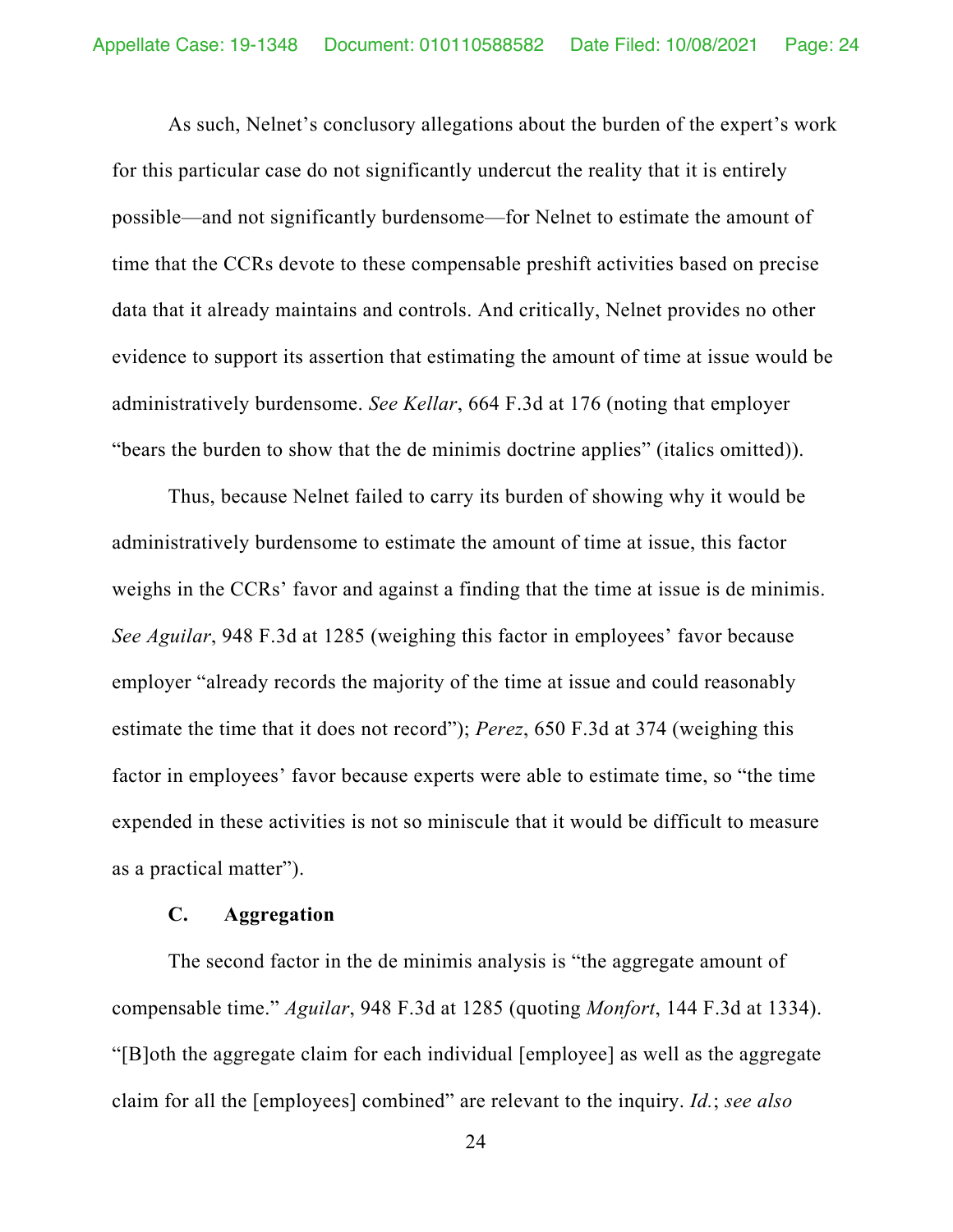*Monfort*, 144 F.3d at 1334 (looking at both "the aggregate for an individual" and "an aggregate based on the total number of workers"); *Lindow*, 738 F.2d at 1063 (noting that "[c]ourts have granted relief for claims that might have been minimal on a daily basis but, when aggregated, amounted to a substantial claim" and that "courts in other contexts have applied the de minimis rule in relation to the total sum or claim involved in the litigation" (italics omitted)). The district court weighed this factor "strongly" in Nelnet's favor. App. vol. 2, 517.

On appeal, Nelnet unhelpfully conflates this factor with the threshold consideration of the amount of time at issue and does little more than assert that the CCRs' "aggregate claims[] easily fall[] within the permissible range of de minimis time." Aplee. Br. 48. It cites several cases in support, but none offer any guidance on how to weigh the aggregate claims at issue here. *See Lindow*, 738 F.2d at 1064 (noting that "aggregate claim may be substantial" but offering no further explanation); *Singh*, 524 F.3d at 371 (noting that "the aggregate claims are quite small" because activities occurred only "on occasional days" but offering no monetary estimate); *Lyons v. Conagra Foods Packaged Foods LLC*, 899 F.3d 567, 584 (8th Cir. 2018) (approving de minimis finding without discussing size of aggregate claims); *Chambers v. Sears Roebuck & Co.*, 428 F. App'x 400, 418 (5th Cir. 2011) (unpublished) (noting in dicta that one "minute or so" would be de minimis without discussing size of aggregate claims).

We begin our review with the district court's assessment of the aggregate claim across all the CCRs combined. On this point, the district court noted "the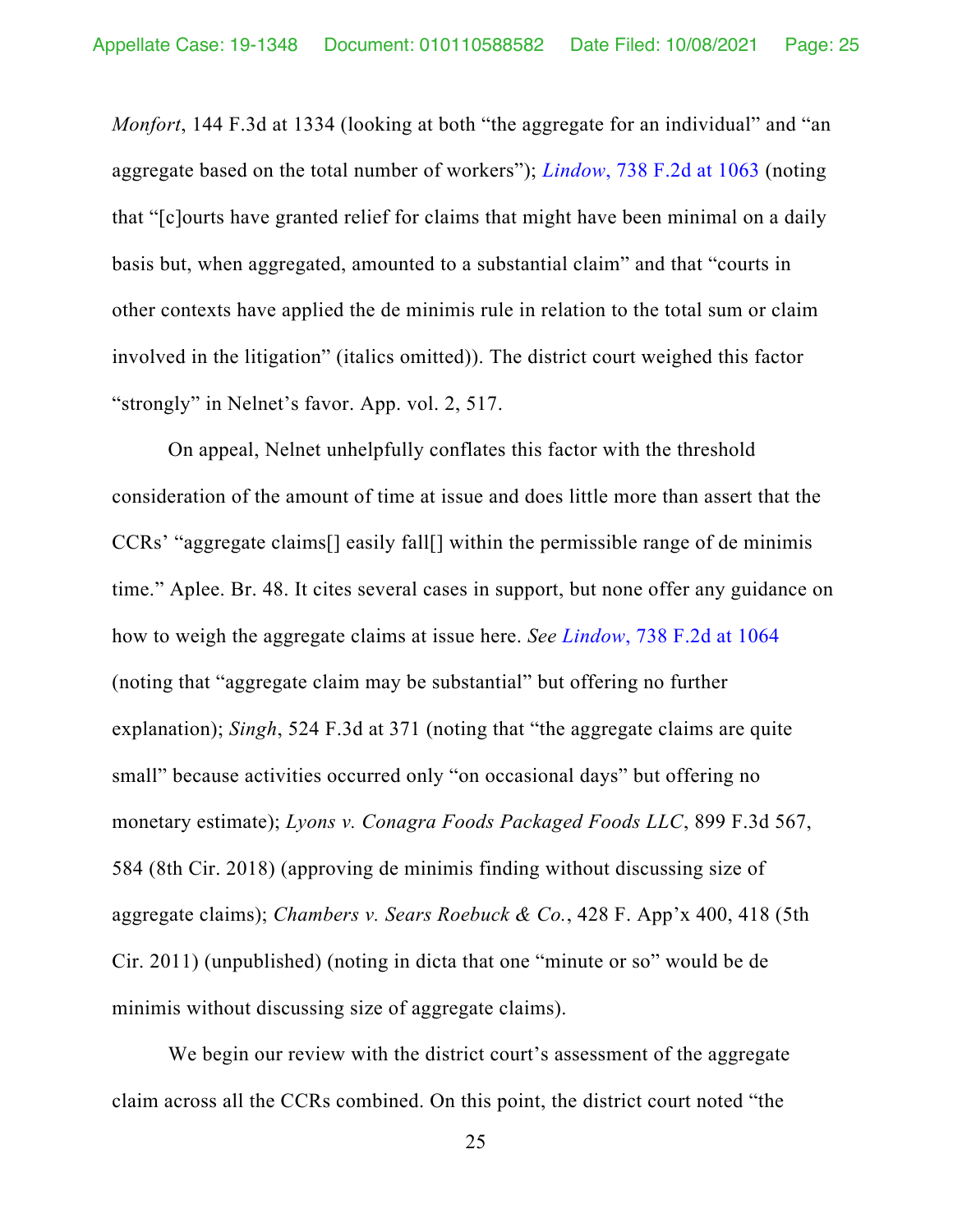[p]arties agree that the lost wages total approximately \$30,000"—or, as the expert more specifically calculated, \$31,585—and then found "that in absolute terms[,] the aggregate amount of the claim strongly supports a de minimis finding."12 App. vol. 2, 517 (italics omitted). To reach this conclusion, the district court relied on *Aguilar v. Management & Training Corp.*, No. CV 16-00050, 2017 WL 4804361 (D.N.M. Oct. 24, 2017), *rev'd*, 948 F.3d 1270. There, the district court weighed the aggregation factor in the employer's favor because the aggregate claim—an indeterminate amount less than \$355,478—was substantially less than the \$1.6 million claim at issue in a prior de minimis case. *See id.* at \*18 (citing *Monfort*, 144 F.3d at 1333–34). But we have since reversed that conclusion, specifically rejecting such cursory treatment of the aggregate factor and finding "err[or] in treating *Monfort* as if it set a baseline below which all claims are negligible." *Aguilar*, 948 F.3d at 1285–86. We accordingly question the district court's conclusion here that the overall \$31,585 was not significant; as we stated in *Aguilar*, "more moderately sized claims are not automatically negligible." *Id.* At the same time, we acknowledge that an overall claim of \$31,585 is less significant than the amount at issue in *Aguilar*, which was "*at least* \$355,478," and possibly higher. *Id.* at 1285 & n.10; *see also Perez*, 650 F.3d at 374 (noting that in case involving 280 employees, individual claims for \$425 per year or \$2,550 over six years were "significant").

 $12$  In so finding, the district court excluded employees who did not opt into this action. The CCRs do not challenge that decision; their briefing obliquely refers to 3,499 affected employees, but they do not argue that the district court erred in considering only the opt-in plaintiffs.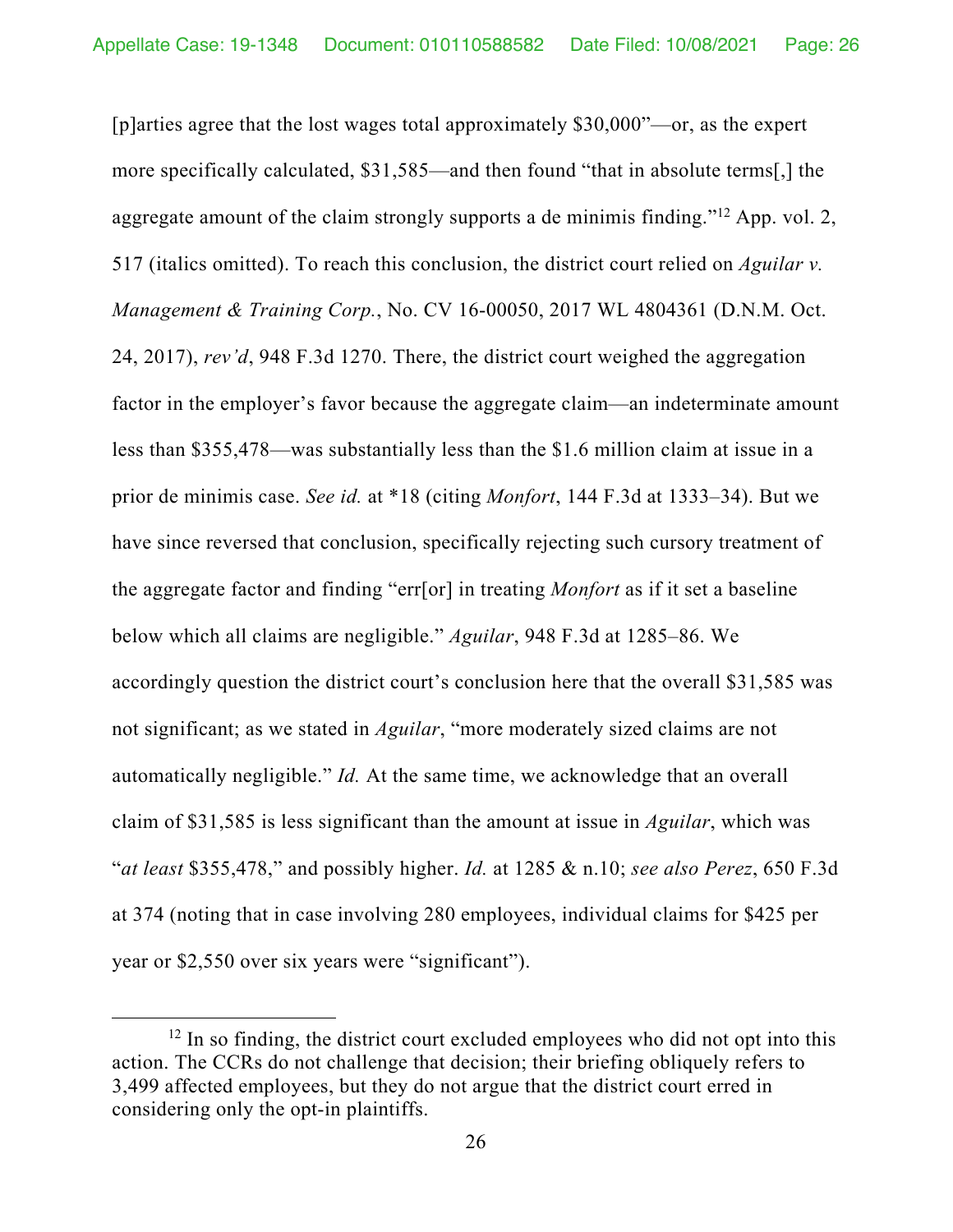But our analysis of this factor does not turn solely on the aggregate size of the claim for all the employees who opted into this collective action. *See Aguilar*, 948 F.3d at 1285. We must also consider the aggregate claim for a single employee. *See id.* We do so both because precedent dictates as much and because not all FLSA actions are collective in nature; a single employee can bring an FLSA claim for unpaid compensation, so the size of a single claim must also have consequence, even in a collective action. *See id.*

To calculate the size of the claim per employee, the district court first divided the total aggregate claim by the number of opt-in plaintiffs to arrive at "\$84 per plaintiff over the collective period, from July 15, 2014 to April 25, 2018." App. vol. 2, 517–18. Yet this estimate (which, further divided by the almost-four-year collective-action period, comes to \$22 per year) does not accurately capture the size of an individual employee's claim. As the district court itself recognized, "not every plaintiff worked full time during the entirety of the collective period." *Id.* at 518. So merely dividing the total claim by the number of employees necessarily undervalues the individual claims at issue in this litigation.

The district court also appeared to discount the size of the individual claims because they amounted to "cents, rather than dollars, per day." *Id.* As a factual matter, this appears to be correct: In its response brief, Nelnet relies on its expert's report to summarize that the amount of money at issue for an individual CCR is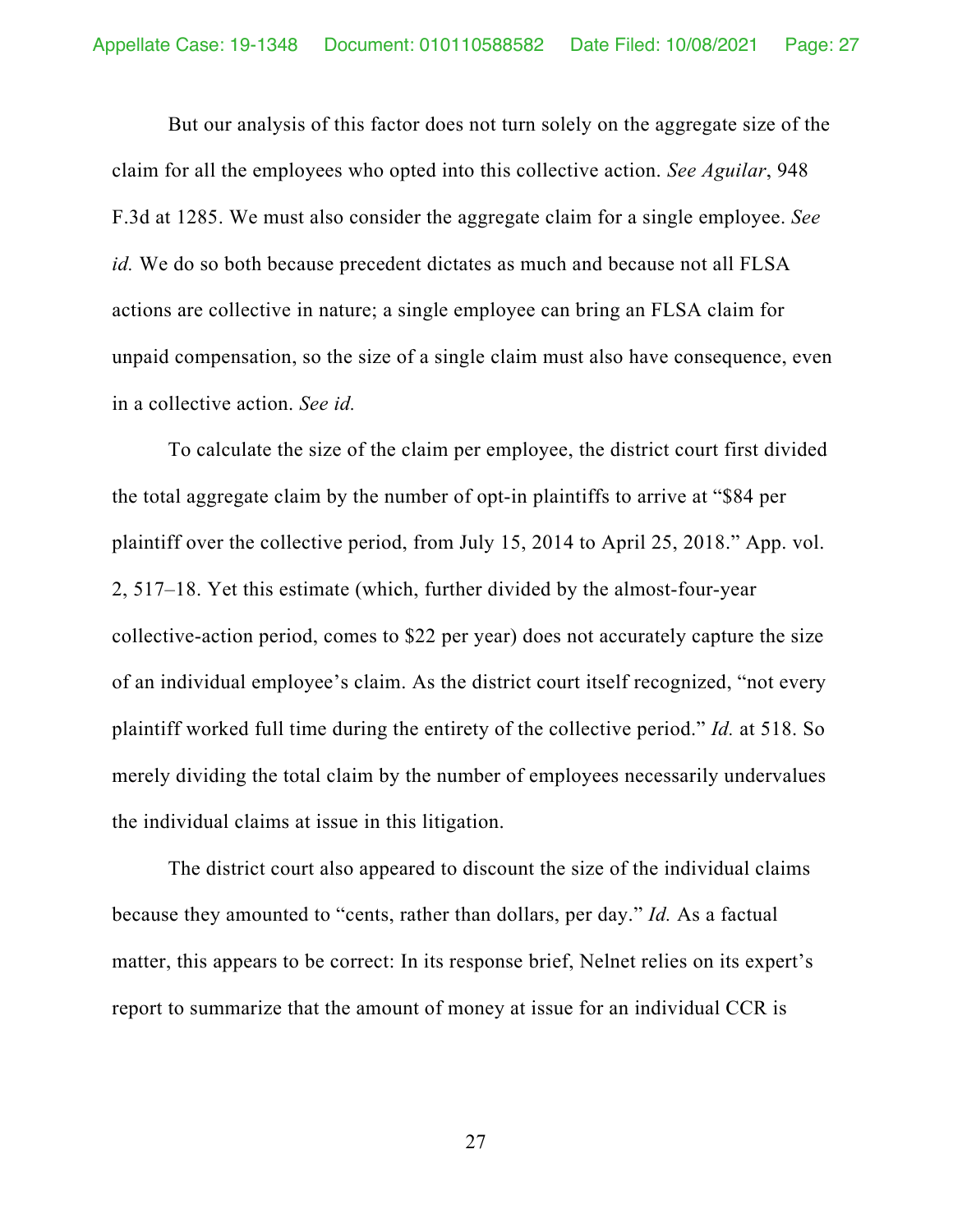"\$0.48 per shift."13 Aplee. Br. 48 n.15. Yet the district court did not aggregate the impact of \$0.48 per shift across the relevant time periods to create an estimate of the size of an individual claim for an employee who worked at Nelnet for a year or for the entire collective-action period.

And the aggregate impact of \$0.48 per shift—or, assuming five shifts per week, \$2.40 per week—is not necessarily negligible. *See Lindow*, 738 F.2d at 1063 ("Courts have granted relief for claims that might have been minimal on a daily basis but, when aggregated, amounted to a substantial claim."). Indeed, for a CCR who worked for Nelnet for one full year of the collective-action period, the aggregate claim would be approximately \$125. And rounding the collective-action period up to four years (the actual period is about two and a half months less than that), a CCR who worked for Nelnet for the entire period would have an aggregate claim of approximately \$500.

We are unprepared to dismiss individual claims of approximately \$125 per year—particularly for "low[-]wage workers" who earn \$13.50 an hour, Aplt. Br. 54—as insignificant. *See Perez*, 650 F.3d at 374 (considering employee's hourly pay rate when concluding that aggregate claim was "significant"). That said, neither the total aggregate claim of \$31,585 nor a properly estimated individual claim of approximately \$125 per year is extremely large, particularly when compared to other de minimis cases. *Cf. Aguilar*, 948 F.3d at 1285–86 (weighing aggregate claim of

<sup>&</sup>lt;sup>13</sup> The CCRs do not meaningfully dispute this per-shift estimate.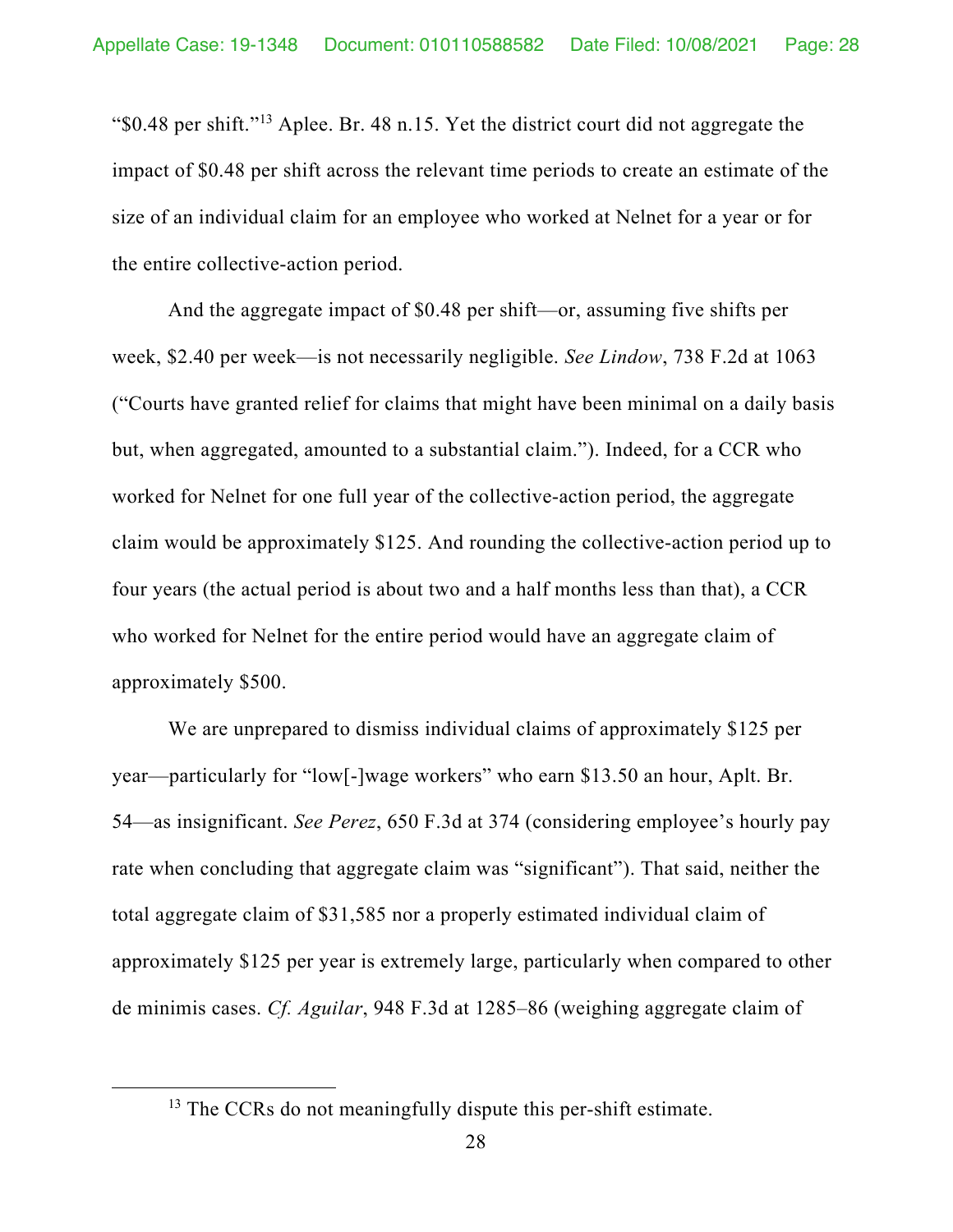over \$355,478 in employees' favor); *Perez*, 650 F.3d at 374 (finding individual claims of \$425 per year to be "significant"). Accordingly, this factor does not weigh in favor of either party.

#### **D. Regularity of Time**

The district court then weighed the third factor, "the regularity with which the [employees] perform this work," in the CCRs' favor, finding that the preshift activities here occur regularly. *Aguilar*, 948 F.3d at 1286. Neither party quarrels with this conclusion. Indeed, Nelnet almost entirely ignores this factor, including separate sections in its brief for the other two factors, but not for this one. And yet this is a critical factor; as the CCRs assert, "[t]his point cannot be overstated." Aplt. Br. 55. Courts often apply the de minimis doctrine when employees do not regularly engage in the activities at issue. *See, e.g.*, *Corbin*, 821 F.3d at 1073, 1082 (applying de minimis doctrine to one instance of one minute of uncompensated work in part because "the uncompensated time at issue here is not 'regular' at all"); *Lindow*, 738 F.2d at 1063–64 (collecting cases on regularity factor and applying de minimis doctrine in part because employees "did not always perform these duties before their shifts"); *Singh*, 524 F.3d at 371 (applying de minimis doctrine in part because employees engaged in activities at issue "on occasional days").

By contrast, in *Aguilar*, we weighed this factor against applying the de minimis doctrine when "most officers perform most of these activities during most shifts." 948 F.3d at 1286; *see also Perez*, 650 F.3d at 374 (finding time not de minimis in part because it was "undisputed that these activities of donning and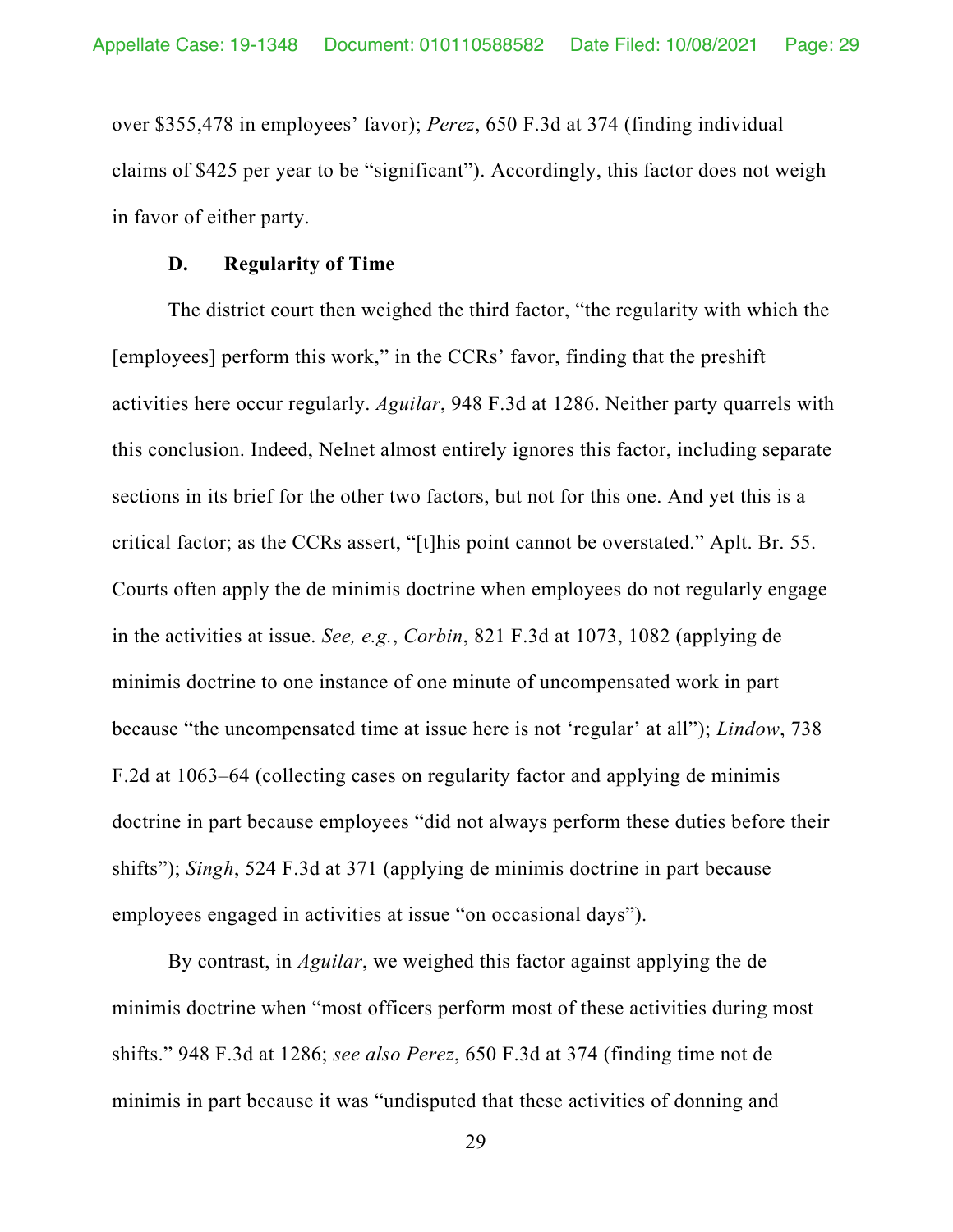doffing at the beginning and the end of the employees' work shifts occur regularly each workday"). Here, the compensable work at issue is even more regular than the work at issue in *Aguilar*: Every CCR performs the same preshift activities before every shift for approximately the same amount of time (depending upon the location), without fail. Thus, we conclude this factor weighs strongly in the CCRs' favor and against finding the time at issue de minimis.

## **E. Balancing**

After weighing these three factors, the district court found the time de minimis based on the small amount of time at issue and "the serious administrative burden" of recording it. App. vol. 2, 518. In so doing, the district court neither referred back to the regularity of the work nor mentioned the possibility of estimating the amount of time at issue. Similarly, Nelnet now defends that conclusion, almost entirely ignoring the strong regularity with which the CCRs perform these activities and omitting from its balancing discussion the possibility of avoiding practical administrative burden by simply estimating the amount of time at issue.

Based on our above review of the de minimis factors, we reach a different conclusion. Perhaps most critically, we do not find that Nelnet has established any "serious administrative burden" in estimating the amount of time at issue based on precise data that it already maintains and controls. *Id.* Additionally, the steady regularity with which the CCRs perform these activities weighs heavily against applying the de minimis doctrine in this case. And the relatively low amount of the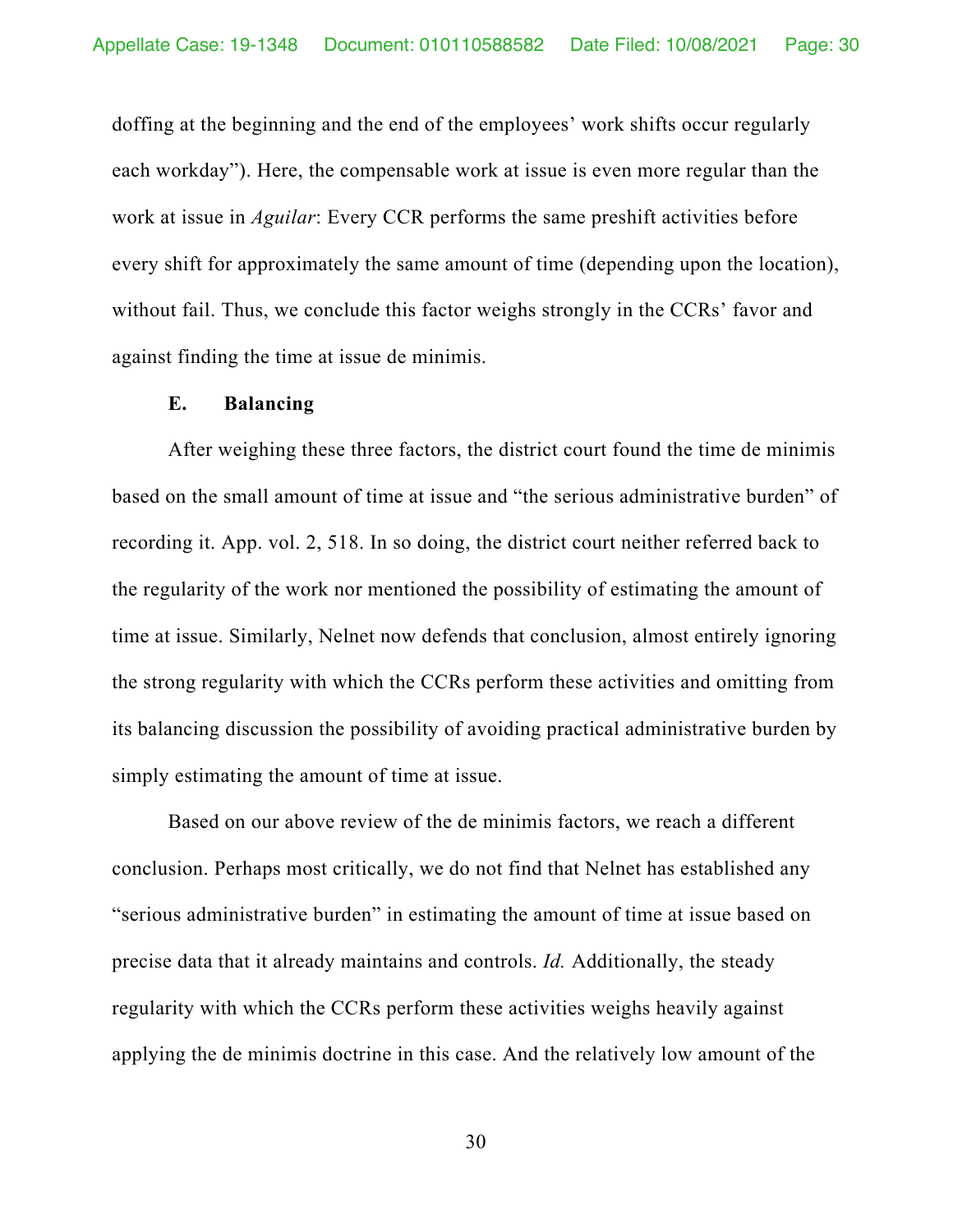individual and total aggregate claims doesn't favor either party under the circumstances of this case.

Balancing these three factors, we ultimately conclude that the relatively small size of the claims is not enough to outweigh the regularity of the work and the absence of any significant practical administrative burden in estimating the amount of time involved. We therefore hold that Nelnet has not shown that the time at issue is de minimis. Accordingly, we reverse the district court's order granting summary judgment to Nelnet and remand for further proceedings, beginning with the entry of partial summary judgment for the CCRs on the issues of compensability and the inapplicability of the de minimis doctrine.

#### **Conclusion**

We conclude that when booting up their computers and launching software, the CCRs are preparing tools that are both necessary to and an intrinsic part of their principal activities. Therefore, these preshift tasks are compensable principal activities under the FLSA. Moreover, because Nelnet's ability to estimate the amount of time at issue and the consistent regularity with which the CCRs perform these activities weigh more heavily than the relatively small size of the claims in this case, the de minimis doctrine does not apply to excuse Nelnet's obligation to pay its employees for their work. As such, in Appeal No. 19-1348, we reverse the district court's order awarding summary judgment to Nelnet and remand for further proceedings consistent with this opinion.